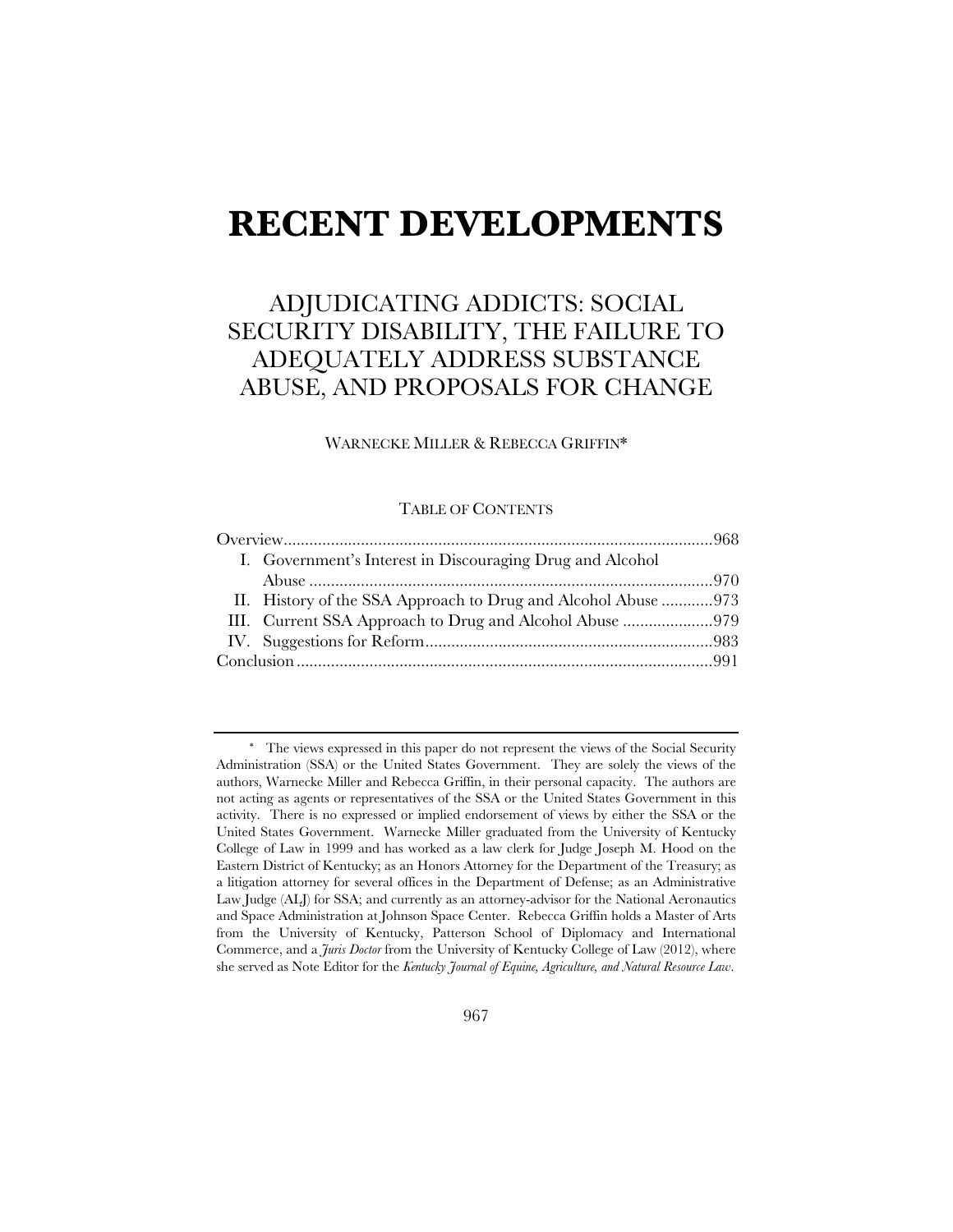### **OVERVIEW**

Drug and alcohol abuse are major public health problems in this country, causing over forty million injuries and illnesses each year.1 Alcohol misuse alone results in seventy-five thousand deaths annually and is associated with serious medical conditions such as "liver disease, cancer, cardiovascular disease, and neurological damage," as well as "depression, anxiety, and antisocial personality disorder."2 Drug and alcohol abuse's connection to severe medical conditions makes it an important issue for the Social Security Administration (SSA) to consider because persons afflicted with these conditions often apply for disability benefits.

Currently, the federal benefits system does not properly address the drug and alcohol abuse plaguing U.S. society. The current system does not provide addicts or alcoholics with any disability benefits, thus allowing persons with a substance abuse problem to potentially develop even more serious, sometimes irreversible, health problems. While the disability adjudication process identifies individuals who have "material" drug or alcohol abuse problems, after affixing this label, it fails to address their problems' underlying cause. This lack of substance abuse treatment increases the likelihood that addicts become claimants who file multiple subsequent applications. In turn, these chronic filers drive up program administration costs. Further, failing to treat addicts requesting disability benefits often prevents them from being rehabilitated and returning to productive work.3 This approach to drug and alcohol abuse only further deteriorates the mental and physical conditions of addicts and ultimately costs taxpayers more in benefit payouts and program administration costs.

Second, the current benefit system is not clear and predictable, which is why "errors in the adjudication of drug addiction and alcoholism continued to be noted by peer review study, appeals counsel, and the federal courts."4

 <sup>1.</sup> *Drug Abuse*, MEDLINEPLUS, http://www.nlm.nih.gov/medlineplus/drugabuse.html (last updated Nov. 30, 2012).

 <sup>2.</sup> *Alcohol*, CAPITAL AREA SUBSTANCE ABUSE COUNCIL, http://casac.org/alcohol/ (last visited Nov. 30, 2012).

 <sup>3.</sup> *Principles of Drug Abuse Treatment for Criminal Justice Populations—A Research-Based Guide*, NAT'L INST. ON DRUG ABUSE, http://www.drugabuse.gov/publications/principles-drugabuse-treatment-criminal-justice-populations/why-should-drug-abuse-treatment-beprovided-to-offe (last updated Jan. 2012) [hereinafter *Principles*] (indicating that drug abuse

treatment "may improve prospects for employment").

 <sup>4.</sup> DVD: OHA Hour: Drug Addiction & Alcoholism (SSA 2004) (on file with the Social Security Administration (SSA)) [hereinafter DVD: OHA Hour]. The training videos produced by the SSA, and referred to in this paper, were obtained though SSA FOIA Request AH5574, dated December 3, 2011, at 10:35:53 AM. SSA provided full, unredacted versions of both referenced videos.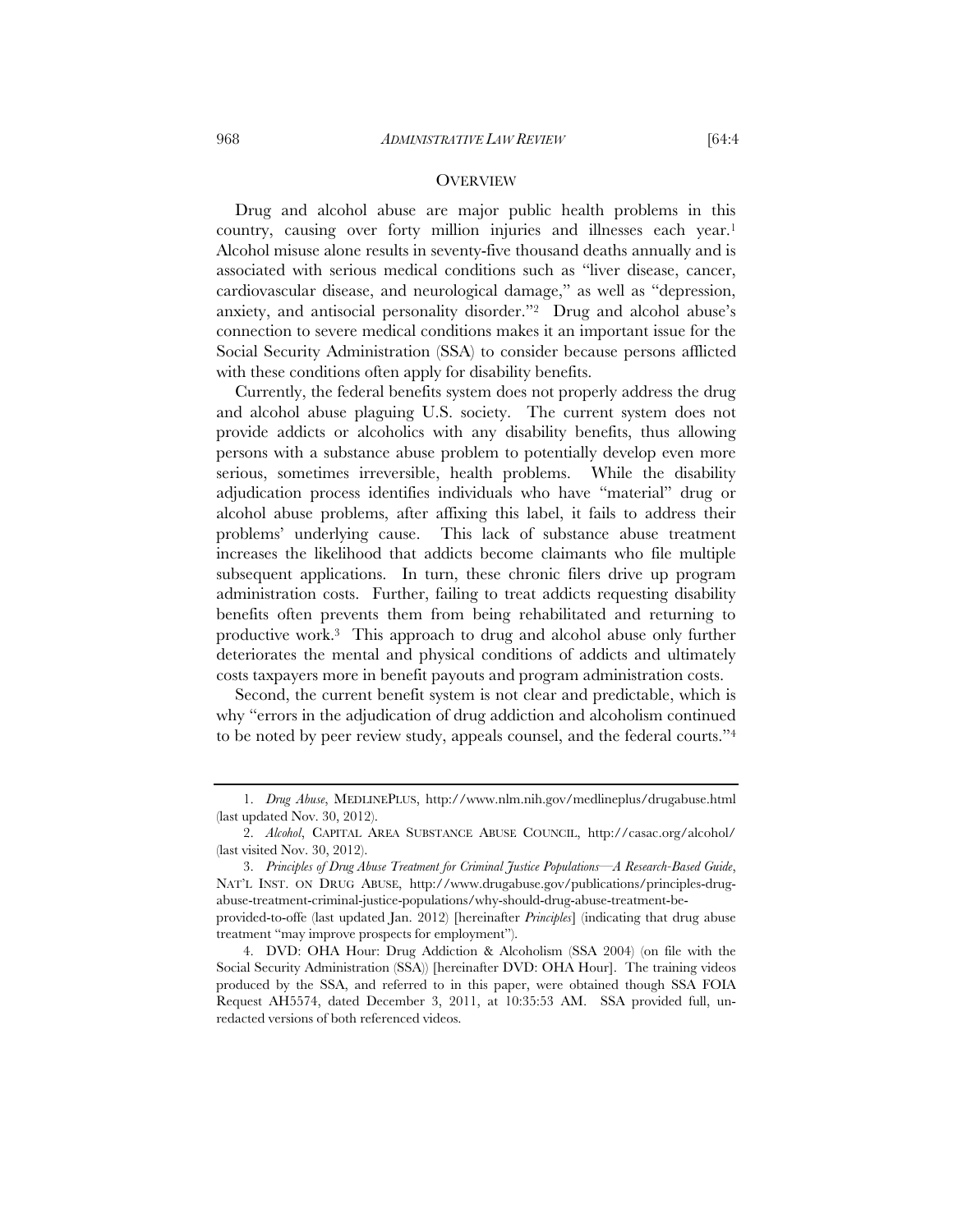The 1996 Welfare Reform Act eliminated an applicant's ability to use a substance abuse disorder as an independent basis for receiving benefits; however, the preexisting § 404.1536 of the Code of Federal Regulations (C.F.R.) mandates that applicants suffering from a substance abuse disorder avail themselves of treatment.<sup>5</sup> Since  $\S$  404.1536 has not been repealed, there is substantial confusion in the adjudication of cases involving drug and alcohol addiction.

As the federal government has an administrative system that officially recognizes when a person has a drug or alcohol addiction or both, this system should be required to address the problem and direct the person to resources for recovery, even if disability benefits are not paid. The current system identifies when a claimant is a substance abuser, and yet adjudicators are removed from the responsibility of addressing the issue once that determination has been made. The most efficient and responsible time to address that issue is when the Administrative Law Judge (ALJ), as required by the Social Security disability adjudication process, legally establishes that a person struggles with substance abuse. Political leaders are recognizing the need to take action and address the deteriorating situation caused by the current system. For example, Newt Gingrich and Senator Ron Paul have suggested developing "a more logical long term policy."6 Gingrich expressed a desire for a system able "to sanction [addicts]  $\dots$  give them medical help and  $\dots$  get them to detox." Restructuring federal aid programs is one way of achieving that end.

To rectify the current situation, the federal government must amend the current benefits system so that it is capable of promptly and effectively addressing drug and alcohol abuse. First, this Article discusses the government interest in discouraging drug and alcohol abuse. Then, it delves into the SSA's different approaches to drug abuse and alcoholism in regulations and benefit adjudications. The third Part presents an overview of the current SSA' disability adjudication process in cases involving substance abuse. The fourth Part details how to adjust the disability benefits system to more appropriately address drug abuse and alcoholism. Refining and adopting a § 404.1536-style regulation would address the substance abuse plaguing the nation and promote a healthy workforce.

 <sup>5.</sup> Employees' Benefits, 20 C.F.R. § 404.1536 (2012) *see also* 20 C.F.R. §§ 404.1536– .1541, §§ 416.936–.941. These provisions of the Code are no longer in effect, but linger on the books as echoes of the haphazard solutions given to this pervasive problem.

 <sup>6.</sup> Chris Moody, *Newt Gingrich on Drug Laws, Entitlements and Campaigning: The Yahoo News Interview*, YAHOO! NEWS: DESTINATION 2012: TICKET BLOG (Nov. 28, 2011), http://news.yahoo.com/blogs/ticket/newt-gingrich-drug-laws-entitlements-campaigningyahoo-news-152936251.html.

 <sup>7.</sup> *Id.*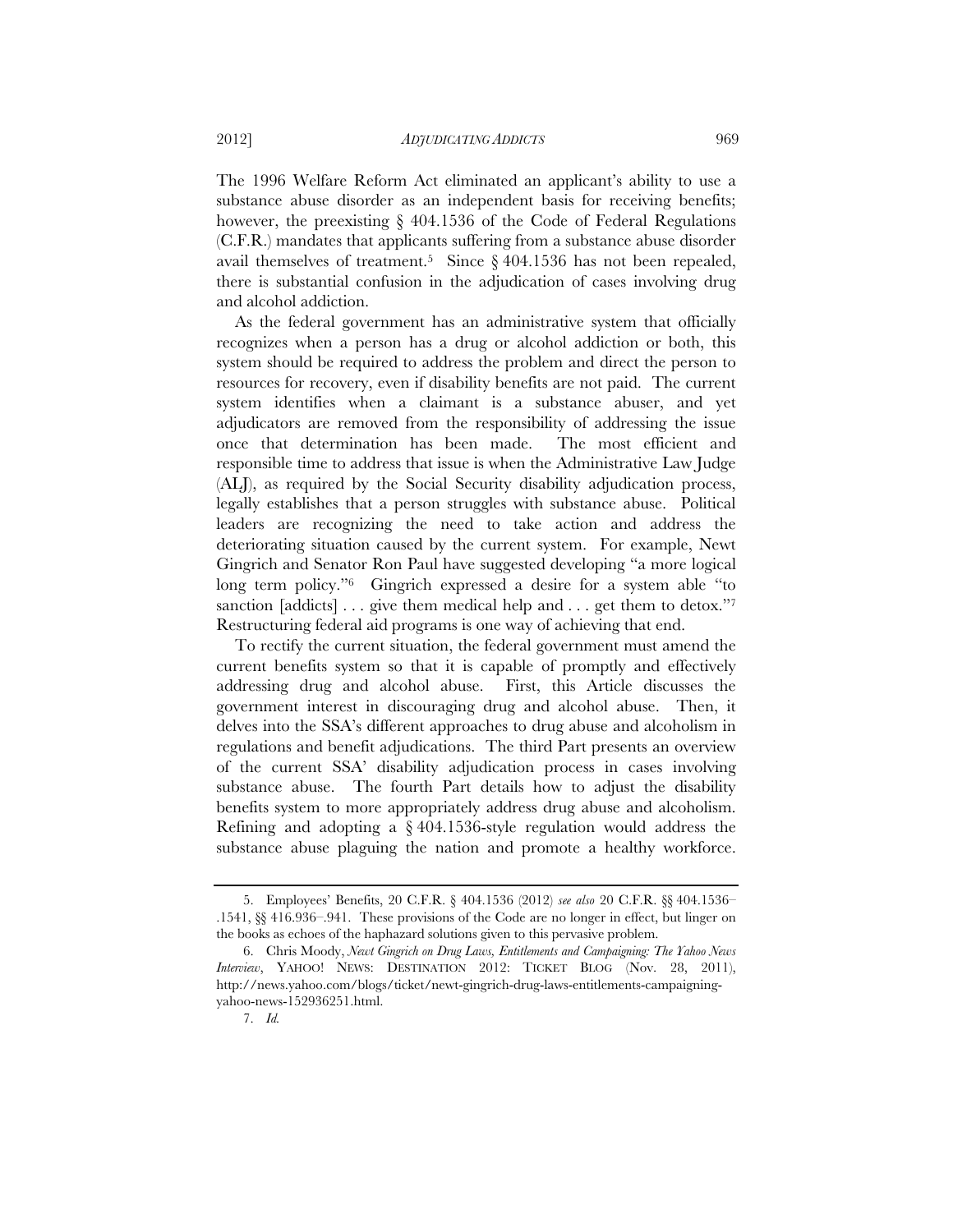Doing so would also allow the SSA to avoid burdening taxpayers with paying lifetime benefits to claimants for the irreversible physical results of chronic drug and alcohol abuse.

# I. GOVERNMENT'S INTEREST IN DISCOURAGING DRUG AND ALCOHOL **ABUSE**

The U.S. government has a legitimate state interest in discouraging substance abuse.8 The Social Security disability adjudication process is an administrative system that officially recognizes when a person has a drug or alcohol abuse problem and requires a legal finding that the substance abuse impacts the individual's functionality. However, there is no mechanism in place to effectively address this legally recognized problem.

There is a significant economic interest in treating substance abuse. Estimates suggest that "substance abuse costs our nation more than \$484 billion per year."<sup>9</sup> The magnitude of the problem becomes more obvious in light of the fact that the costs of substance abuse are as high as, or exceed, the costs of other long-term, debilitating diseases; as a comparison, diabetes and cancer amass annual costs of approximately \$131.7 billion and \$171.6 billion, respectively.<sup>10</sup> A substantial part of the cost of substance abuse to the nation includes the loss of productivity and the incapacitation of potential members of the labor force. Some estimates calculate the loss in productivity alone to be over \$120 billion annually.11

In addition to its national economic impact, substance abuse has a tremendous impact on the health care system and the health of the American people. In 2009, approximately two million visits to the emergency room in the United States were the result of drug abuse or misuse, which led to  $$161$  million in health care costs.<sup>12</sup> In addition to these health problems, substance abuse has been scientifically proven to lead to other serious illnesses. For example, "Researchers have found a connection between the abuse of tobacco, cocaine, MDMA (ecstasy), amphetamines, and steroids and the development of cardiovascular diseases."13 "Approximately one-third of AIDS cases reported in 2000 (11,635) and most cases of hepatitis C (approximately 25,000 in 2001) in

 <sup>8.</sup> Mitchell v. Comm'r of the SSA, 182 F.3d 272, 275 (4th Cir. 1999).

 <sup>9.</sup> *Magnitude*, NAT'L INST. ON DRUG ABUSE, http://archives.drugabuse.gov/about/ welcome/aboutdrugabuse/magnitude/ (last visited Nov. 30, 2012).

 <sup>10.</sup> *Id.* 

 <sup>11.</sup> U.S. DEP'T OF JUSTICE, NAT'L DRUG INTEL. CTR., No. 2011-Q0317-001, NATIONAL DRUG THREAT ASSESSMENT 2011 1, 4 (2011).

 <sup>12.</sup> *Id.* at 5.

 <sup>13.</sup> *Magnitude*, *supra* note 9.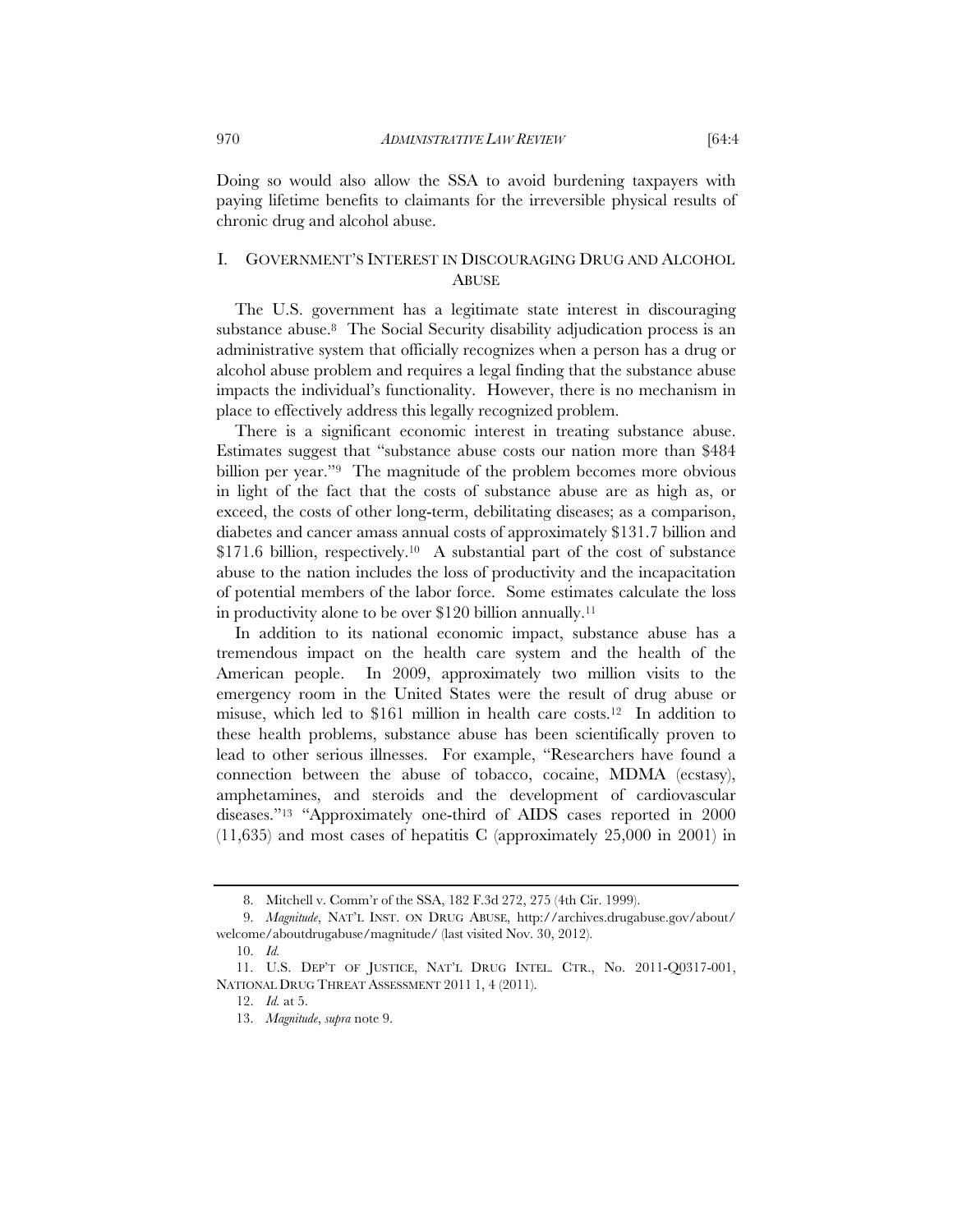the United States are associated with injection drug use."14

Moreover, the failure to address drug and alcohol abuse leads to other social problems. Substance abuse increases crime, incites violence, "undermines family cohesion, [and] reduces workplace productivity."<sup>15</sup> Additionally, "The National Highway Traffic Safety Administration estimates that drugs are used by approximately 10 to 22 percent of drivers involved in crashes, often in combination with alcohol."16 Substance abuse also plays a catalytic role in more serious, violent crimes. The Institute for Health Policy indicates: "At least half of the individuals arrested for major crimes including homicide, theft, and assault were under the influence of illicit drugs around the time of their arrest."17 A study by the Arrestee Drug Abuse Monitoring Program found that "60 percent or more of arrestees tested positive" for some illicit drug at the time of their arrest, which "shows a strong correlation between drug abuse and criminal activity."18

Substance abuse not only plays an important role in individual criminal acts but also in organized crime and terrorist organizations.19 Often, revenue generated from drug trafficking and consumption funnels directly back to illegal and terrorist organizations. "Drug trafficking [has been] the most widespread and lucrative organized crime operation in the United States, accounting for nearly 40 percent of this country's organized crime activity and generating an annual income estimated to be as high as \$110 billion."<sup>20</sup> Without question, "terrorism is a significant threat to American lives and property, at home and abroad."

 <sup>14.</sup> *Id.* 

 <sup>15.</sup> Jim Kouri, *The Global Underworld: Terrorists, Drug Traffickers, and Organized Crime*, COMPUTER CRIME RESEARCH CTR. (Nov. 1, 2004), http://www.crimeresearch.org/analytics/759/.

 <sup>16.</sup> *Magnitude*, *supra* note 9.

 <sup>17.</sup> *Id.*

 <sup>18.</sup> NATIONAL DRUG THREAT ASSESSMENT, *supra* note 11, at 4.

 <sup>19.</sup> *Id.* at 40.

 <sup>20.</sup> PRESIDENT'S COMM'N ON ORGANIZED CRIME, AMERICA'S HABIT: DRUG ABUSE, DRUG TRAFFICKING, & ORGANIZED CRIME (1986), *available at* http://www.druglibrary.org/ schaffer/govpubs/amhab/amhabc3.htm; *see also* Ryan Byrnes, *Mexican Drug Trafficking Now "Greatest Organized Crime Threat" to U.S.*, CNSNEWS.COM, Jan. 21, 2009, http://cnsnews.com/ news/article/mexican-drug-traffickers-now-greatest-organized-crime-threat-us.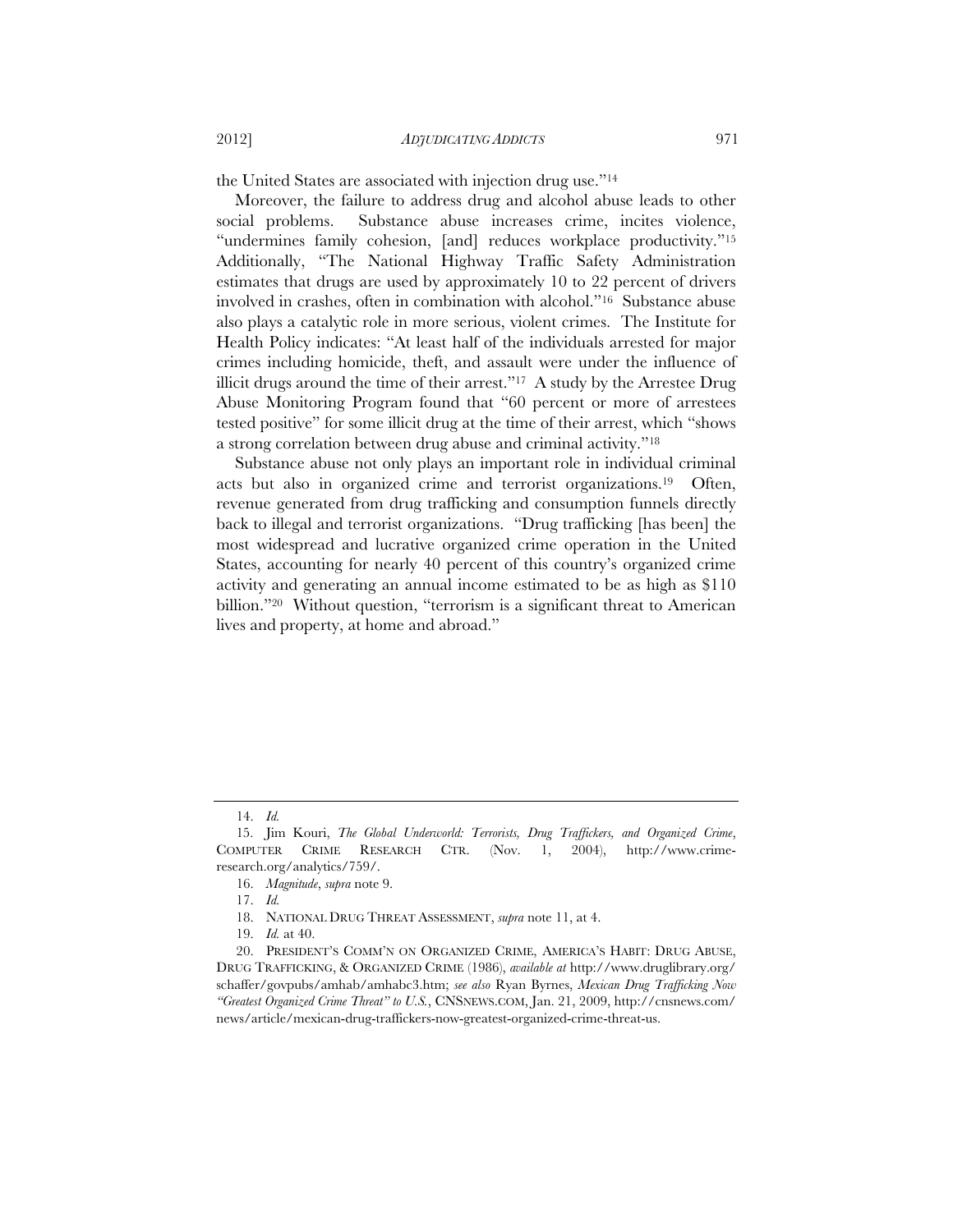As evidenced by the 1988 bombing of Pan Am flight 103 over Lockerbie, Scotland, the 1993 World Trade Center bombing in New York City, the 1995 Riyadh and the 1996 Khobar Towers bombings in Saudi Arabia, and the 1995 assassination of two U.S. nationals in Karachi, Pakistan, . . . [a]nd the most devastating terrorist attack . . . in 2001 in New York and Washington, DC.21

Drug consumption and trafficking often finance such attacks.<sup>22</sup>

For these reasons, administrative action must be taken to modify the current benefits system. Treating individuals for substance addiction will undoubtedly reduce the possibility that benefit recipients develop more serious, debilitating illnesses in the future; it will also decrease the number of future disability claimants and suppress demand for illegal drugs.

Congress and the courts believe that the current system discourages alcohol and substance abuse "in that it withholds social security benefits from those who likely would use the funds to purchase alcohol or drugs."23 However, there is no evidence to support the assertion that withholding benefits from substance abusers actually addresses the problem. In fact, "The abuse of several major illicit drugs, including heroin, marijuana, and methamphetamine, appears to be increasing, especially among the young."24

The current approach of denying benefits to addicts is a prudent one, but does not fully address the consequences that drug abuse inflicts on the American population. Under the current system, disabled persons<sup>25</sup> with addictions are not mandated to receive treatment and their demand for drugs is left unchecked. Without being obligated to address their substance abuse or having access to a treatment program for their addiction, addicts use illegal methods of generating income to fund their substance abuse problem. To properly quell demand for harmful or illegal substances, addicts must be treated. While not every addict can be reformed to the point of returning to productive employment, studies show that access to treatment increases the likelihood of improvement.26

No one disputes that the government has an interest in addressing the

 26. *Principles*, *supra* note 3 (indicating that drug abuse treatment "may improve prospects for employment").

 <sup>21.</sup> Kouri, *supra* note 15.

 <sup>22.</sup> *Id.*

 <sup>23.</sup> Mitchell v. Comm'r of the SSA, 182 F.3d 272, 275 (4th Cir. 1999).

 <sup>24.</sup> NATIONAL DRUG THREAT ASSESSMENT, *supra* note 11, at 1.

 <sup>25.</sup> The term "disabled" refers to a determination thorough the Social Security adjudication process that the individual is unable to work. Under the current system, those who are found disabled, but experience drug or alcohol abuse that is material, are denied all benefits. Those who are found disabled, and are not identified as having material drug or alcohol abuse, receive financial benefits.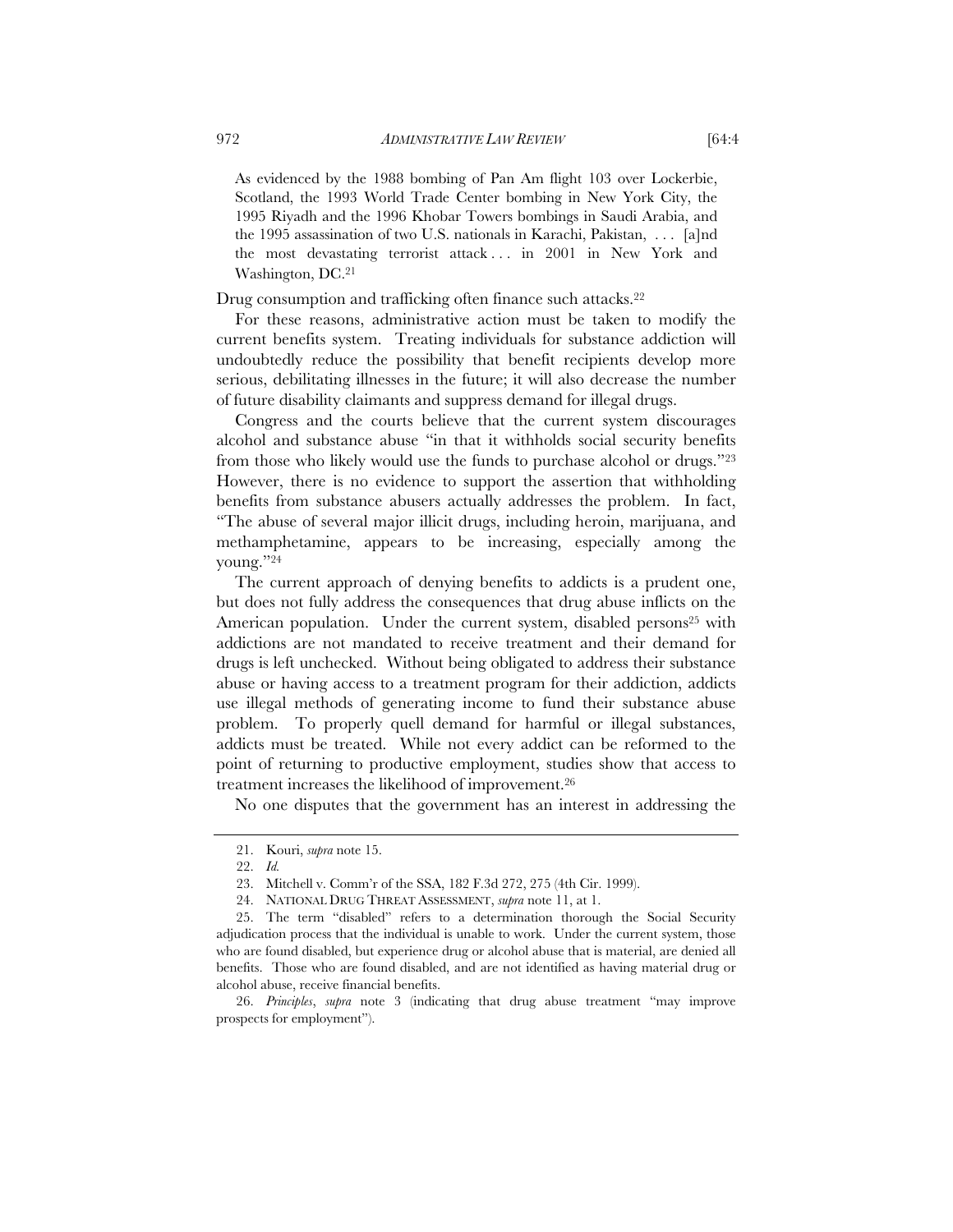multi-faceted substance abuse problem plaguing the nation.27 Yet, the current system does not provide an adequate solution to those with an identified substance abuse issue. Current regulations deny benefits while acknowledging addicts' inability to engage in gainful employment. As mentioned previously, politicians—and the general public—recognize the impact that drug and alcohol abuse has on our society. Surveys demonstrate that people rank substance abuse among the top ten most serious health problems plaguing our society, with 82% of those polled classifying substance abuse as a "very serious problem."28

It is time to reexamine how Social Security disability benefits programs operate. Reform is necessary to effectively address the very serious issue of substance abuse disorders. The system must be modified to identify and treat persons disabled by addiction. As this Part demonstrated, treating current addicts is essential to decreasing substance abuse and the grave problems associated with it. Treating drug and alcohol addicts is also a more effective way to address America's current substance-related problems, considering that other government prevention methods are being thwarted: "Traffickers are responding to government counterdrug efforts by modifying their interrelationships, altering drug production levels, and adjusting their trafficking routes and methods."29 To uncover the most effective way to use the SSA's benefits system to treat addicts, one must examine the evolution of this system and its fluctuating position on drug and alcohol abuse.

### II. HISTORY OF THE SSA APPROACH TO DRUG AND ALCOHOL ABUSE

In the 1950s, the federal government began to offer disability benefits to persons unable to maintain gainful employment.30 However, several years passed before the SSA began to consider drug and alcohol abuse within the disability system.31 Originally, the SSA refused to recognize drug addiction

 31. *See* George Farris, *An Evaluation of Alcoholism as a Disabling Impairment*, OHA L.J., Summer 1992, at 38, 38–39; *see also* Andrea Callow, Social Security Disability for the Chronically Homeless 18 (2012) (unpublished submission to the 2012 University of Connecticut School of Law Student Legal Writing Competition), *available at*

<sup>27</sup>*. Mitchell*, 182 F.3d at 275.

 <sup>28.</sup> *Magnitude*, *supra* note 9.

 <sup>29.</sup> NATIONAL DRUG THREAT ASSESSMENT, *supra* note 11, at 1.

 <sup>30.</sup> *See generally* SOC. SEC. ADMIN., HISTORY: CHRONOLOGY 1950S, http://www.ssa.gov/history/1950.html (last visited Nov. 30, 2012); *see also* SOC. SEC. ADMIN., A HISTORY OF THE SOCIAL SECURITY DISABILITY PROGRAMS, http://www.ssa.gov/history/1986dibhistory.html (Jan. 1986) (noting that, as defined by the 1954 Amendments, disability meant, "inability to engage in any substantial gainful activity by reason of any medically determinable physical or mental impairment which can be expected to result in death or to be of long-continued and indefinite duration.").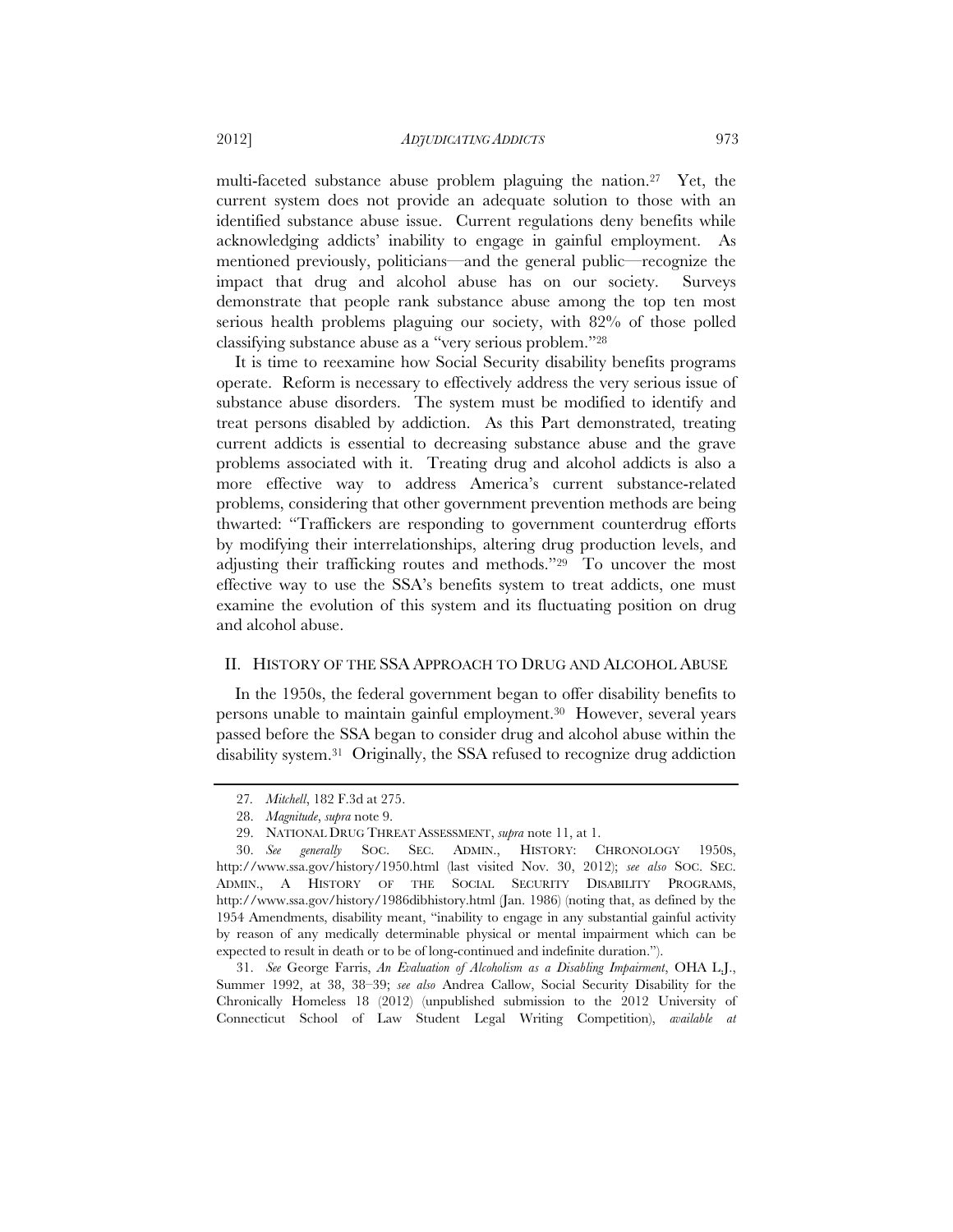and alcoholism as causes of disability, instead seeing "chronic alcoholism, sexual deviation and drug addiction to be medically determinable impairments . . . [but] not disabling."32 Later, the general perception about substance abuse shifted away from the "formerly prevailing social and legal view that an alcoholic is simply an individual who lacks the will or moral fiber to curb his self-indulgence."33 Consequently, during this period, an applicant suffering from multiple impairments, including addiction, was still entitled to receive benefits.34 The SSA considered the change in social views, and in 1968 adopted a "Listing of Impairments" that allowed applicants to receive benefits if they suffered from an "addictive dependence on alcohol or drugs, with evidence of irreversible organ damage."35

Despite this change in position, neither substance abuse nor addiction was considered an independent basis for disability benefits until a decade later.36 In 1975, the SSA stopped requiring applicants to prove end organ damage.37 Under the revised rules and regulations, an addiction *could* be an independent basis for awarding disability benefits,<sup>38</sup> meaning a substance addiction disorder, in and of itself, was considered a disabling medical impairment if it met the requirements defined by the SSA. "*No additional physical or mental impairment . . .* [would be] *required* for a finding of disability."39

Administrative case law attempted to clarify when an addict could take advantage of disability benefits during this time. An Eighth Circuit case, *Adams v. Weinberger*, explained that the key fact in determining whether or not an addict was eligible for benefits was whether "the claimant [had] the

35. Agastein, *supra* note 32, at 893 (internal quotation marks omitted).

http://www.law.uconn.edu/files/UCONN%20Law%20Student%20legal%20Writing%20 Competition\_2012%20Third%20Place%20Paper\_Andrea%20Callow.pdf.

 <sup>32.</sup> David J. Agastein, *Social Security Disability Benefits and the Control Theory of Alcoholism: Is It Time to Rethink an Old Problem?*, 50 SOC. SEC. REPORTING SERV. (West) 893, 893 (1996) (internal quotation marks omitted).

 <sup>33.</sup> Farris, *supra* note 31, at 39 (quoting *In re* Sullivan, 904 F.2d 826, 835 (3d Cir. 1990)).

 <sup>34.</sup> Weaver v. Finch, 306 F. Supp. 1185, 1194 (W.D. Mo. 1969) ("The existence of alcoholism with other medically determinable impairments does not vitiate recovery on account of disability where the plaintiff is otherwise disabled.").

 <sup>36.</sup> *See* Dru Stevenson, *Should Addicts Get Welfare? Addiction & SSI/SSDI*, 68 BROOK. L. REV. 185, 188 (2002) (discussing the SSA's historical treatment of applicants with substance abuse conditions).

 <sup>37.</sup> *See id.*; *see also* Adams v. Weinberger, 548 F.2d 239, 242–43 (8th Cir. 1977).

 <sup>38.</sup> *See* Cannon v. Harris, 651 F.2d 513, 518 (7th Cir. 1981) ("By itself, the mere finding that an individual suffers from alcoholism is insufficient to support a finding of disability.").

 <sup>39.</sup> Farris, *supra* note 31, at 40 (internal quotation marks omitted).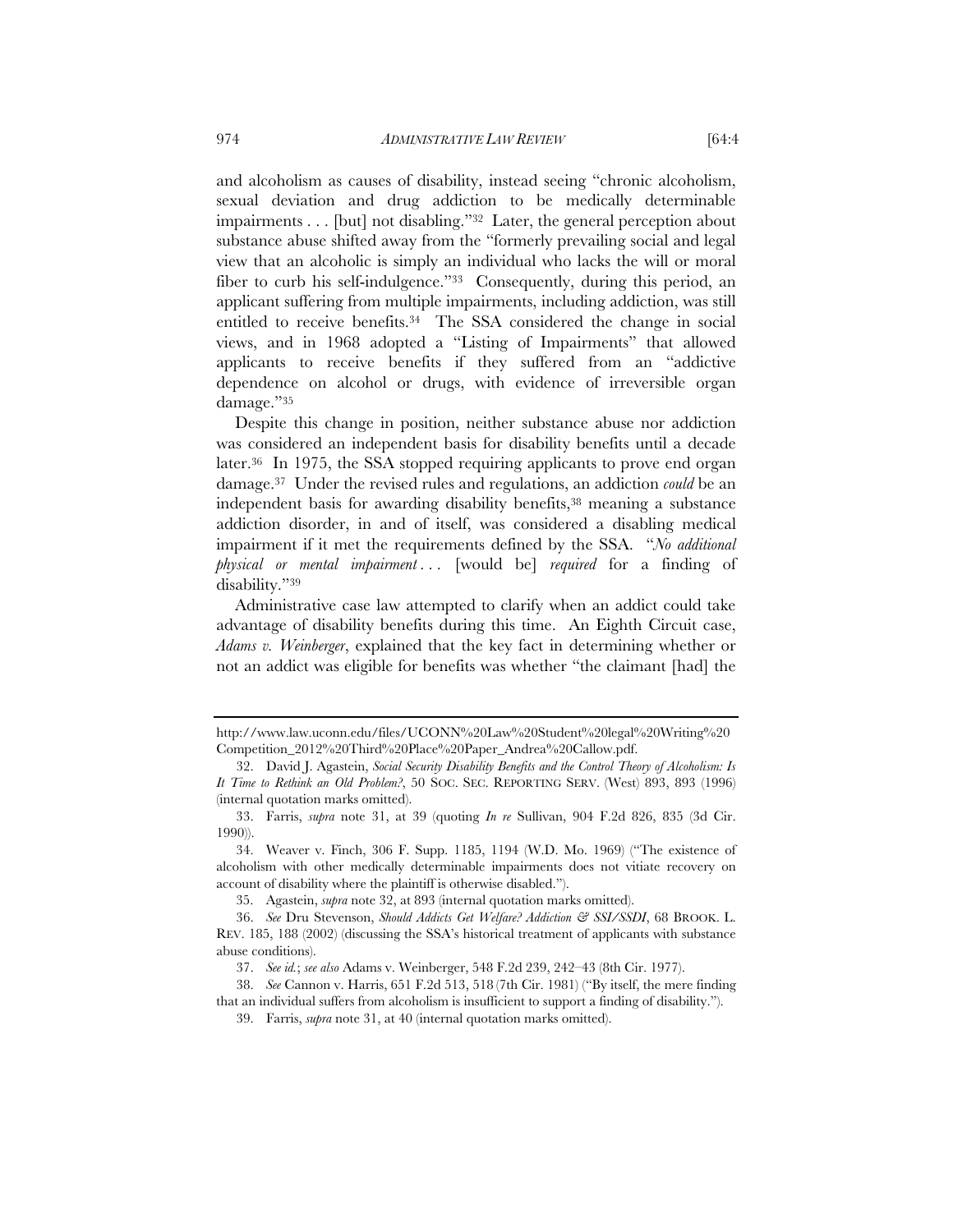power to control his alcoholism."40 Under *Adams*, an applicant who has lost control over the consumption of alcohol or drugs would be entitled to disability benefits.41 Other circuits adopted similar positions on the subject and handed down decisions requiring applicants to demonstrate a loss of control over their drug or alcohol usage.<sup>42</sup> The SSA later incorporated this case law into 20 C.F.R. §§ 404.1525(e) and 416.925(e).43 Under this regime, "[I]ndividuals whose sole severe disabling condition [was] drug addiction or alcoholism [were] eligible to receive monthly cash . . . if they [were] unable to work because of their addictions."<sup>44</sup> The system also required participation in a rehabilitation program,45 and the assumption can be made that the recipient, at the completion of the program, would no longer be disabled and that benefits would cease.

This addiction impact analysis required consideration of whether the addict's usage was voluntary or involuntary.46 However, when reviewing the many dimensions of addiction, the voluntariness classification is irrelevant, as the impact on society and the addict remains the same. It is important to address any addictive behavior that prevents an individual from fully participating in the activities of daily life,47 contributes to the individual's mental and physical ailments, or renders the individual incapable of participating in the workforce. This is true regardless of the individual's ability to control her consumption. Whether by choice or by compulsion,48 the destructive behavior that accompanies an addiction

43. 20 C.F.R. §§ 404.1525(e), 416.925(e) (2010).

 44. H.R. REP. NO. 104-379, at 17 (1995). While the commentary may be somewhat harsh, it nonetheless reflects the status of the law at that time.

45. *See* 20 C.F.R. §§ 404.1536, 416.936.

 46. *Cf.* Farris, *supra* note 31, at 43. The author notes that a review of case law indicates that some courts hold that there is "no disability from alcohol-related impairments when there is no absence of control." *Id.*

[E]conomists contradict the disease model by showing that consumption patterns, even among addicts, often respond to market forces such as price increases, criminalization and taxes on the products. Addicts who are given money vouchers in

 <sup>40.</sup> *Adams*, 548 F.2d at 245.

 <sup>41.</sup> *Id*.

 <sup>42.</sup> *See* Farris, *supra* note 31, at 39 (citing Purter v. Heckler, 771 F.2d 682, 689 (3d Cir. 1985); Gerst v. Sec'y of HHS, 709 F.2d 1075, 1078 (6th Cir. 1983); Rutherford v. Schweiker, 685 F.2d 60, 62 (2d Cir. 1982); *Cannon*, 651 F.2d at 519; Ferguson v. Schweiker, 641 F.2d 243, 248–49 (5th Cir. 1981); Swaim v. Califano, 599 F.2d 1309, 1312 (4th Cir. 1979)).

 <sup>47.</sup> *See* 20 C.F.R. § 404.1520a(c)(3) (rating the degree of an applicant's functional limitation by requiring that "four broad functional areas" be considered: "[a]ctivities of daily living; social functioning; concentration, persistence, or pace; and episodes of decompensation").

 <sup>48.</sup> The existence of this distinction is difficult to empirically prove as,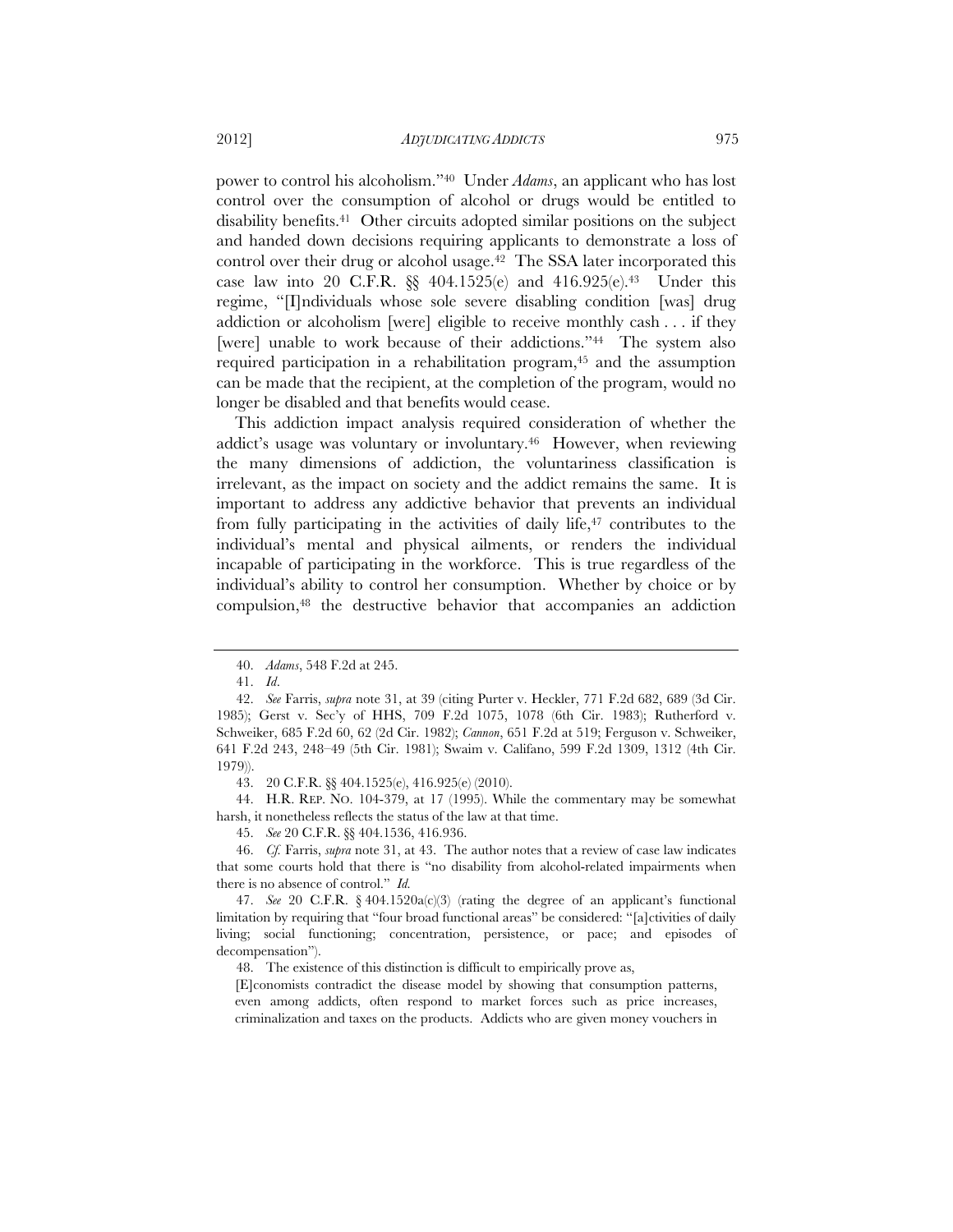indicates that an individual is not engaging in rational behavior and therefore needs treatment for addiction issues. When establishing government policy on the award of benefits, the voluntary or involuntary nature of an addiction should be irrelevant. The arguments supporting such a distinction are red herrings that lack tangible impact on the practicalities of substance abuse's impact on society and the individual.

The relationship between federal disability benefits and drug and alcohol addiction transitioned again in the mid-1990s with the government taking a more punitive approach towards addicts.<sup>49</sup> Congress passed the Social Security Independence and Programs Improvements Act in 1994, which "altered and restricted the receipt of SSI [Social Security Income] and SSDI [Social Security Disability Insurance] benefits by persons who are disabled wholly or partially as a result of drug or alcohol addiction."50 For "the first time in the history of these programs . . . benefits [were] timerestricted";51 benefit applicants with a drug or alcohol problem had to contend with a thirty-six month limitation on Title II and Title XVI benefits.52 The 1994 modifications put greater emphasis on treatment and rehabilitation.53 During this period, the system mandated that "drug addicts or alcoholics . . . receive payments through a representative payee and participate in a treatment program."54 There were also consequences for non-compliance with the requirements, such as a suspension of benefits and retroactive payment for benefits in lieu of a lump-sum check.55 These restrictions on applicants with drug or alcohol addiction in the mid-1990s paved the way for even more stringent reforms years later.

Until 1996, the regulations of the SSA reflected the belief that substance abuse could constitute a disability, but the regulations became increasingly

 54. Paul Davies et al., *The Effect of Welfare Reform on SSA's Disability Programs: Design of Policy Evaluation and Early Evidence*, 63 SOC. SECURITY BULL., 2000, at 3, 4.

55. DVD: OHA Hour, *supra* note 4.

exchange for "clean" urine tests each week respond well, and more so as the monetary amounts increase.

Stevenson, *supra* note 36, at 204–05. (footnote omitted).

 <sup>49.</sup> *See* Dean Spade, *Undeserving Addicts: SSI/SSD and the Penalties of Poverty*, 5 HOW. SCROLL: SOC. JUST. L. REV. 89, 94 (2002).

 <sup>50.</sup> *Id.*

 <sup>51.</sup> *Id.* at 95.

 <sup>52.</sup> *See id.*

 <sup>53.</sup> *See* 42 U.S.C. § 423(d)(1)(A) (1994); *see also* GEOFFREY KOLLMANN, CONG. RESEARCH SERV., RL 30565, SOCIAL SECURITY: SUMMARY OF MAJOR CHANGES IN THE CASH BENEFIT PROGRAM 19 (2000), *available at* http://www.ssa.gov/history/ reports/crsleghist2.html (stating that the 1994 bill "restricted DI and SSI benefits payable to drug addicts and alcoholics by creating sanctions for failing to get treatment, limiting their enrollment to 3 years, and requiring that those receiving DI benefits have a representative payee (formerly required only of SSI recipients)").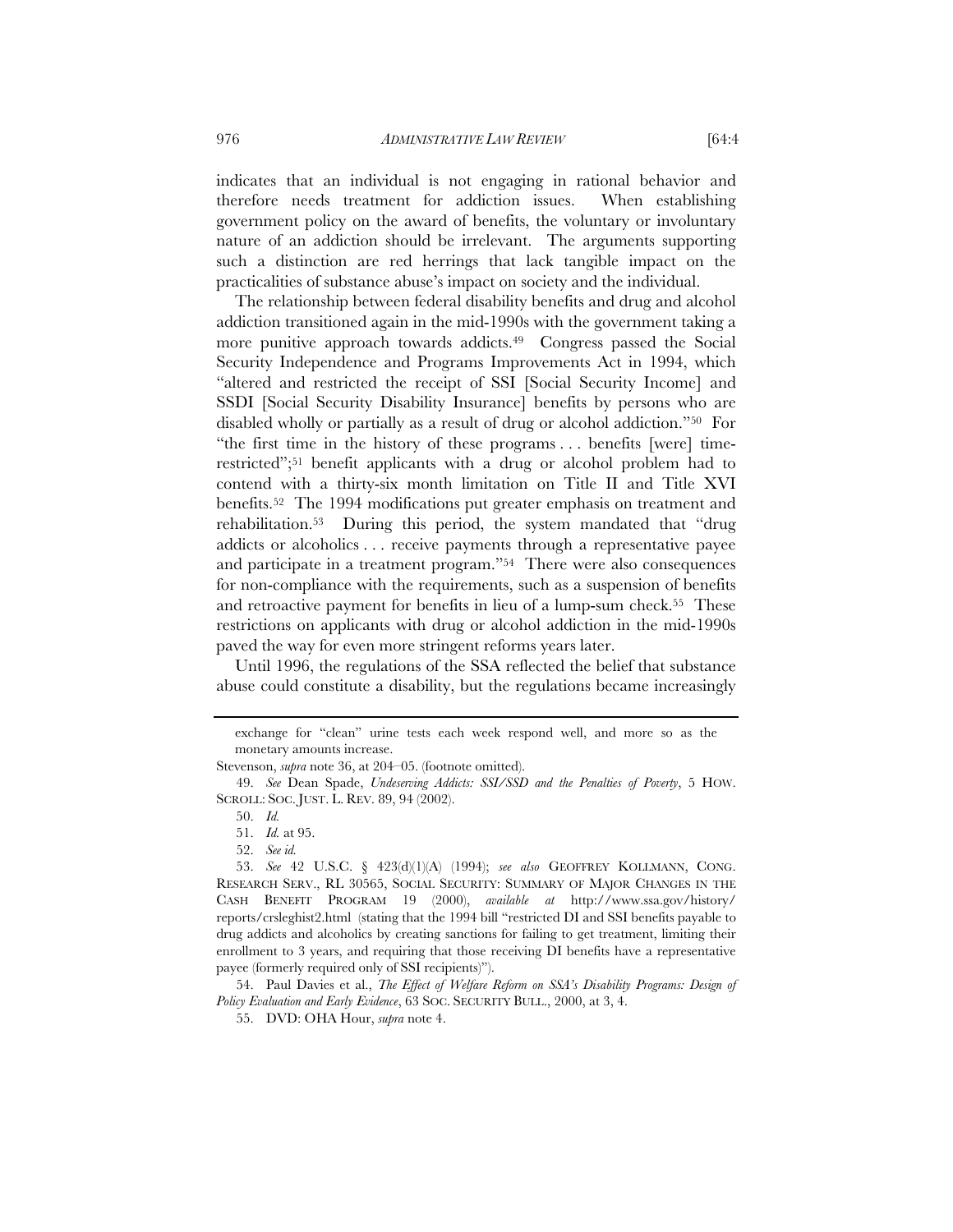punitive toward the recipients. The 1996 Congress, despite the earlier reforms, still did not believe that the current system adequately deterred substance abuse. At that time, Congress believed that the pre-1996 system provided "a perverse incentive that affront[ed] working taxpayers and fail<sup>[ed]</sup> to serve the interests of addicts and alcoholics, many of whom use[d] their disability checks to purchase drugs and alcohol, thereby maintaining their addictions."56 One commentator summarized Congress's belief: "[It is] counterintuitive to give a financial award to individuals for their self-destructive behavior, much less illegal activities such as the habitual consumption of contraband."<sup>57</sup> So, the 1996 Congress and President Clinton passed legislation that ended disability payments for drug and alcohol addiction, indicating that "[t]he proposal would convert part of the savings to taxpayers into additional Federal funding to States for drug and alcohol treatment, providing an incentive for States to provide treatment to former recipients."58 This legislation only provided additional funding for treatment programs for fiscal years 1997 and 1998 and did not purport to permanently establish or fund such treatment goals.<sup>59</sup> The purpose of this legislation was:

[T]o eliminate payment of cash Social Security and SSI disability benefits to drug addicts and alcoholics, to ensure that beneficiaries with other severe disabilities who are also addicts or alcoholics are paid benefits through a representative payee and referred for treatment, and to provide additional funding to States to enable recipients to continue to be referred to treatment sources.<sup>60</sup>

Inherent in this legislation was a desire "to discourage alcohol and drug abuse, or at least not encourage abuse through the provision of a permanent government subsidy."61

To accomplish these goals, the 1996 Congress "passed the Contract with America Advancement Act (Contract with America), which excluded from the category of disabled individuals under SSI and SSDI persons whose alcoholism or drug addiction would . . . be a contributing factor material to

 <sup>56.</sup> H.R. REP. NO. 104-379, at 17 (1995).

 <sup>57.</sup> Stevenson, *supra* note 36, at 202 (summarizing the rationale that paying benefits to addicts creates a moral hazard while ultimately criticizing such a rationale).

 <sup>58.</sup> H.R. Rep. No. 104-379, at 17.

 <sup>59.</sup> *Id*.

 <sup>60.</sup> *Id.* (purporting to allow substance abusers to be "referred for treatment," but failing to codify the method for an ALJ to execute such a referral and not providing an affirmative responsibility to make such a referral).

 <sup>61.</sup> CAROLYN A. KUBITSCHEK & JON C. DUBIN, SOCIAL SECURITY DISABILITY LAW AND PROCEDURE IN FEDERAL COURT § 5:52 (2011).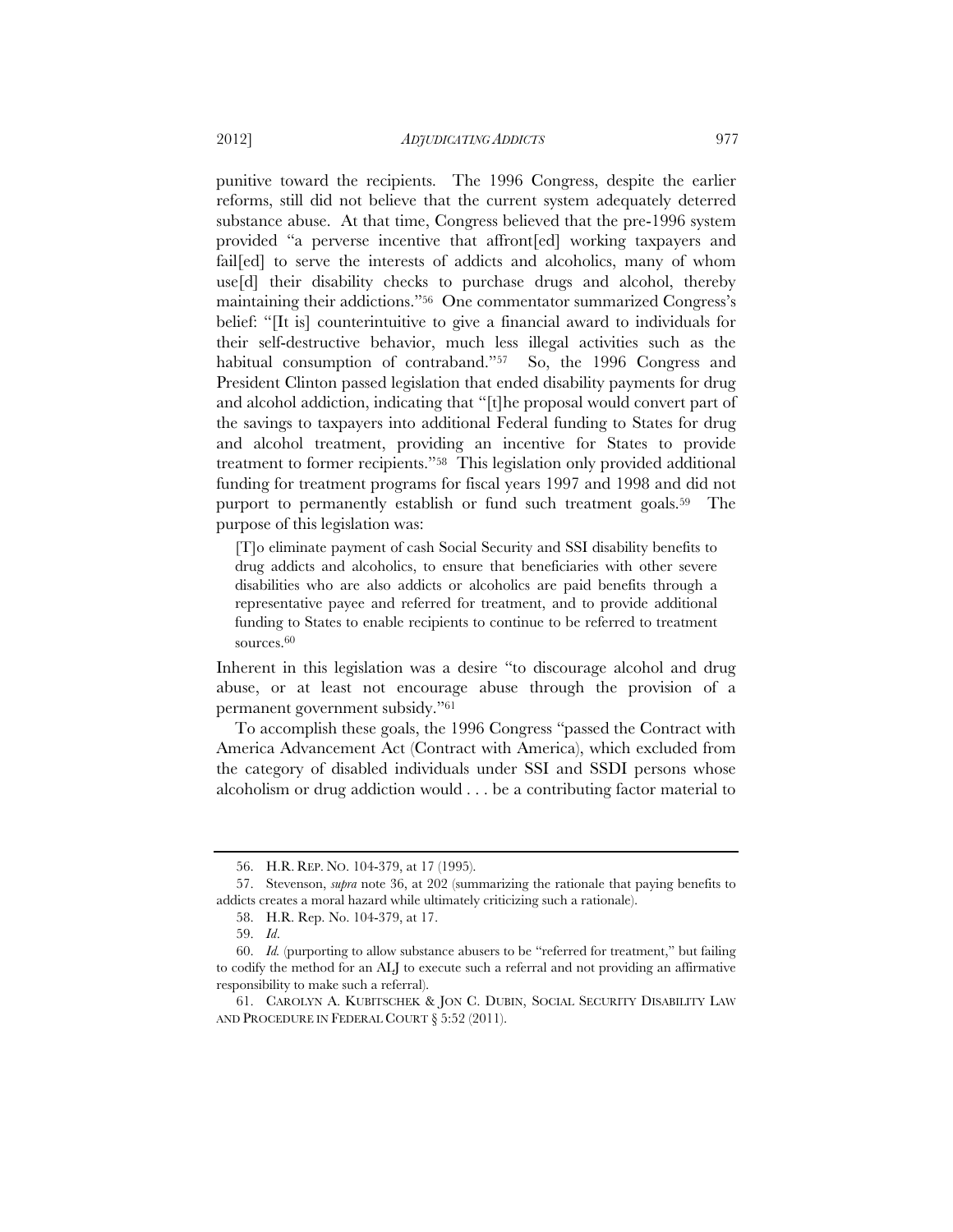the determination that they are disabled."62 Effectively, the reform prevented an applicant from using a drug or alcohol dependency to qualify for disability benefits.63 This change in the system prevented applicants disabled by substance addiction from receiving benefits, regardless of how much those impairments interfered with their ability to function.

In 1996, more than 200,000 individuals received [SSI] or [SSDI] payments based on diagnoses of "drug and alcohol addiction." This classification was abolished and individuals for whom drug or alcohol addiction was the primary reason for their disability had their benefits terminated. Many individuals with terminated benefits could re-qualify for disability assistance based upon other conditions. However, existing studies indicate that many terminated beneficiaries did not return to the roll.64

The 1996 reform and its "wholesale exclusion of persons disabled by drug and alcohol addiction from SSI eligibility [was] the first time in the history of the program that Congress [had] eliminated entire categories of disease or diagnosis as a basis for eligibility."65 The reforms had a substantial impact on the benefits system, but did not necessarily achieve their goals. After the implementation of the 1996 legislation, one study found that the "proportion [of Drug Addiction & Alcoholism (DAA) recipients] who were payment eligible [prior to the 1996 legislation] dropped dramatically from 77.3 percent to 24.9 percent—by 52.4 percentage points."66 That same study also determined that "almost half ... of all targeted beneficiaries ... lost their eligibility (and did not have it reinstated) as a result of the policy change."<sup>67</sup> That being said, the impact on the overall number of beneficiaries on the welfare rolls did not dramatically change. The legal reform "had only a very small effect on the size of the SSA's disability programs as a whole, reflecting the fact that the targeted recipients accounted for only 2.6 percent of beneficiaries receiving [SS]DI and disabled adults receiving SSI at the time."68

To summarize, the current benefit system under the 1996 reforms has not succeeded in its endeavor to substantially decrease the number of

 <sup>62.</sup> Spade, *supra* note 49, at 96 (alteration in original) (footnote omitted) (internal quotation marks omitted).

 <sup>63.</sup> Davies et al, *supra* note 54, at 4.

 <sup>64.</sup> Rukmalie Jayakody et al., *Substance Abuse and Welfare Reform*, NAT'L POVERTY CENTER POL'Y BRIEF, Apr. 2004, at 1, 1–2, *available at* http://www.npc.umich.edu/ publications/policy\_briefs/brief02/.

 <sup>65.</sup> Spade, *supra* note 49, at 97–98.

 <sup>66.</sup> Davies, *supra* note 54, at 5.

 <sup>67.</sup> *Id.* at 6.

 <sup>68.</sup> *Id.*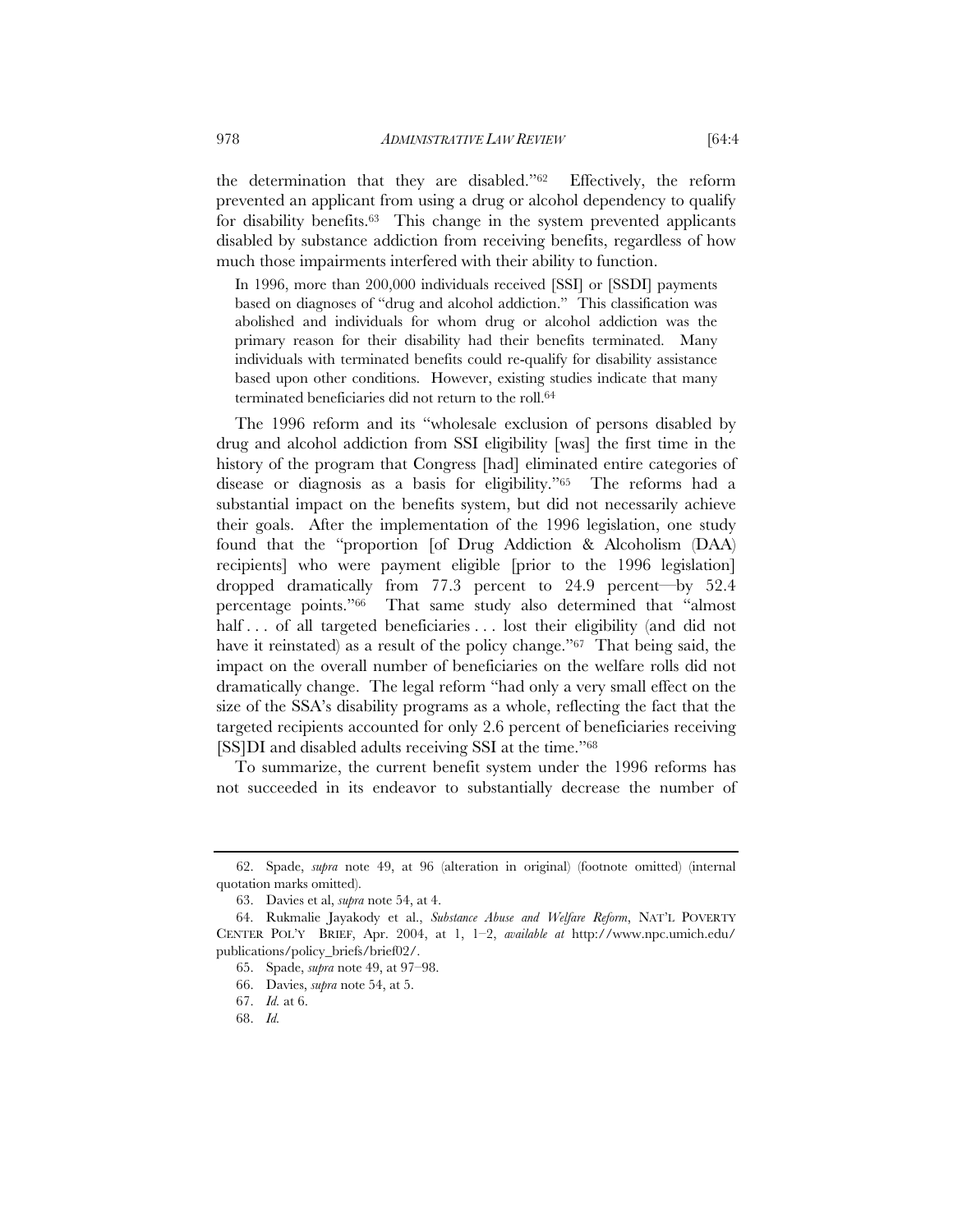claimants on welfare rolls.69 In fact, the more punitive approach toward drug and alcohol addicts "undermine[s] the rehabilitative thrust of the SSI and SSDI programs"70 and will cause even greater administrative costs when addicts develop serious medical conditions and become chronic filers in the future. Moreover, the failure to revoke or adapt existing regulations has generated confusion and "errors in the adjudication of drug addiction and alcoholism."71 To rectify these problems, steps must be taken to make our nation's benefits systems both effective and understandable.

#### III. CURRENT SSA APPROACH TO DRUG AND ALCOHOL ABUSE

Under the current system, the federal government provides Social Security benefits "to people who cannot work because they have a medical condition that is expected to last at least one year or result in death."72 Citizens who wish to receive benefits submit their applications to their local SSA office, which then forwards the application to the Disability Determination Services office in the applicant's state.73 To decipher who will receive benefits among the applicants, the state agency's staff reviews the application and applies a five-step process to determine whether the applicant is disabled, pursuant to 20 C.F.R.  $\S$  416.920.<sup>74</sup> If any of the steps in this sequential evaluation process result in a determination that benefits may or may not be paid, then the analysis does not proceed any further.75

The sequential evaluation begins when the agency determines whether the applicant is working and the amount the applicant earns from her employment.76 If the applicant's income exceeds a certain published figure,

 <sup>69.</sup> *See id.* at 6.

 <sup>70.</sup> *See* Spade, *supra* note 49, at 98 (internal citation omitted) (describing the view of critics of the reforms). From its inception, the Social Security benefits system was intended to promote rehabilitation. In fact, "When Congress enacted the disability program in 1956, it intended that an effort would be made to rehabilitate as many disabled beneficiaries as possible so that they could return to work." *See* John R. Kearney, *Social Security and the "D" in OASDI: The History of a Federal Program Insuring Earners Against Disability*, 66 SOC. SEC. BULL., 2005/2006 at 1, 20, *available at* http://www.ssa.gov/policy/docs/ssb/v66n3/v66n3p1.html.

 <sup>71.</sup> DVD: OHA Hour, *supra* note 4.

 <sup>72.</sup> SOC. SEC. ADMIN., SSA PUB. NO. 05-10029, SOCIAL SECURITY: DISABILITY BENEFITS 4 (2012), *available at* www.socialsecurity.gov/pubs/10029.pdf.

 <sup>73.</sup> *Id.* at 8.

 <sup>74.</sup> *See* 20 C.F.R. § 416.920(a)(4) (2012) (addressing the steps for a Title XVI claim). The mirror section addressing Title II claims can be found at 20 C.F.R.  $\S 404.1520(a/4)$ (2012); SOC. SEC. ADMIN., *supra* note 72, at 9–10. *But see* 20 C.F.R. § 416.935 (providing for a different process when there is evidence of a drug addiction or alcoholism).

 <sup>75.</sup> *See* SOC. SEC. ADMIN., *supra* note 72, at 9–10.

 <sup>76.</sup> *See id.*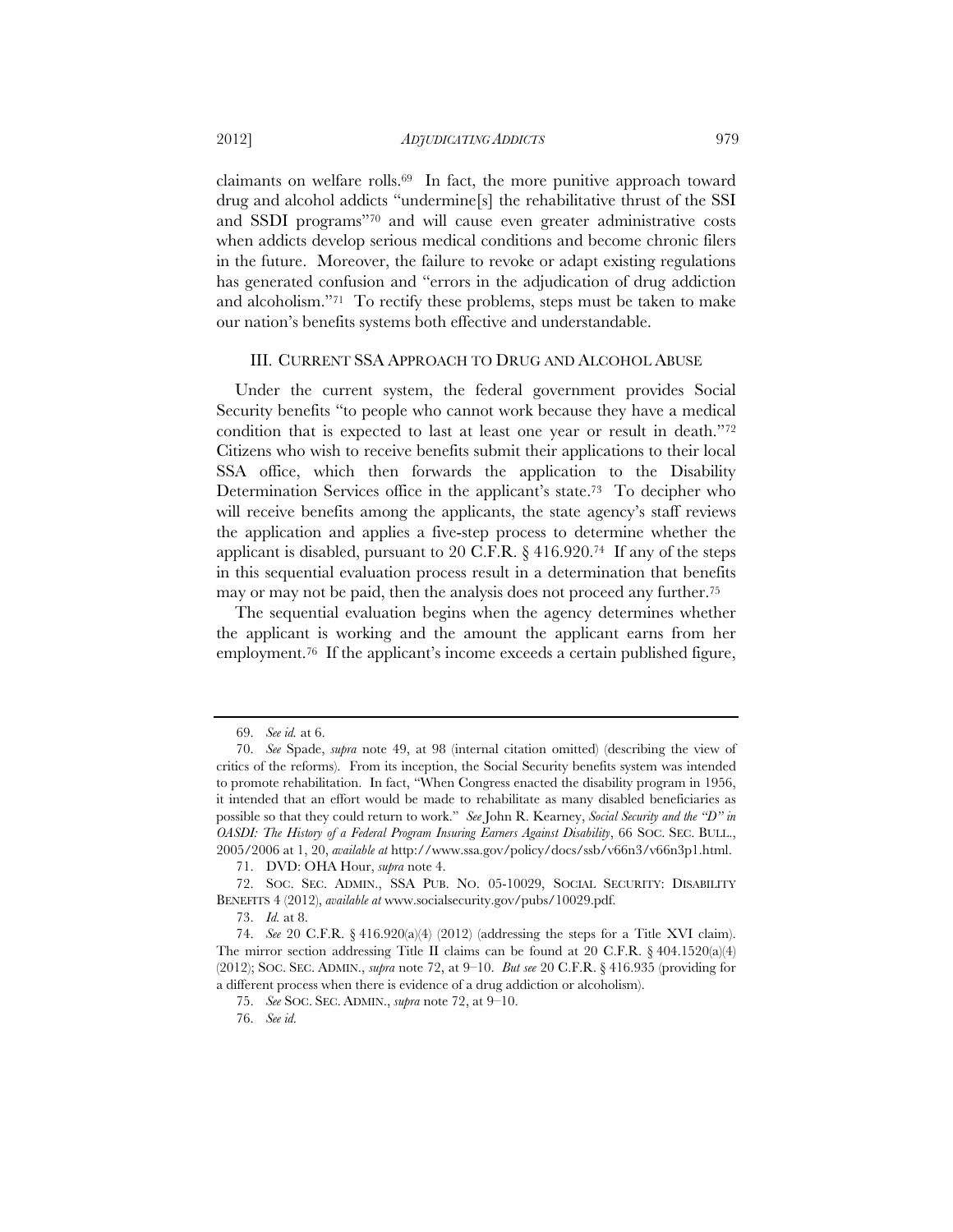the agency will no longer consider the application.77 If the applicant's income falls below the published threshold, the agency moves to the second step and considers the severity of the applicant's medical condition.78 Not only must an applicant prove that he has an existing medical condition as determined by "acceptable medical sources,"79 but the "medical condition must significantly limit [the applicant's] ability to do basic work activities such as walking, sitting[, or] remembering—for at least one year."80 An applicant whose medical condition does not limit "basic work activities" is not disabled.81 The third step of the process considers whether the applicant's medical condition appears on the "List of Impairments," which details medical conditions that are "so severe that they automatically mean that [an applicant is] disabled as defined by law."82

The last two steps in the five-step process involve the agency basically evaluating the applicant's ability to work.<sup>83</sup> This adjudicative process establishes the applicant's residual functional capacity—a description of what the individual is still able to do—despite medically-proven impairments and limitations.84 The state agency will examine whether or not the asserted medical conditions prevent the applicant from doing work he previously had done.<sup>85</sup> Then, taking into consideration factors like "age, education, and work experience," as well as medical conditions, the agency determines whether an applicant can work in any capacity.86 If the claimant could do any other work that exists in significant numbers in the national economy, the state agency will determine that the individual is not disabled and not eligible to receive benefits.87

Even if an applicant satisfies all five steps, she may still be denied disability benefits if she is a drug abuser or alcoholic. A substance abuse disorder, drug addiction, or alcoholism, as defined by the SSA, is "when a maladapted person's pattern of substance abuse leads to clinically significant impairment or distress."88 When a person suffering from this type of condition applies for benefits, the SSA first determines whether or

87. *See* 20 C.F.R. §§ 404.1520(g), 404.1566(a), 416.920(g), 416.966(a).

 <sup>77.</sup> *Id*.

 <sup>78.</sup> *Id*.

 <sup>79.</sup> *See* 20 C.F.R. § 404.1513(a) (2012).

 <sup>80.</sup> SOC. SEC. ADMIN., *supra* note 72, at 9.

 <sup>81.</sup> *Id.*

 <sup>82.</sup> *Id.* at 10.

 <sup>83.</sup> *See* 20 C.F.R. § 404.1520a(c)(4) (2012).

 <sup>84.</sup> *See* 20 C.F.R. § 404.1545(a)(4) (2012).

 <sup>85.</sup> *Id.* § 404.1545(a)(5)(ii).

<sup>86</sup>*. See id*. § 404.1520(a)(4)(v).

 <sup>88.</sup> DVD: OHA Hour, *supra* note 4.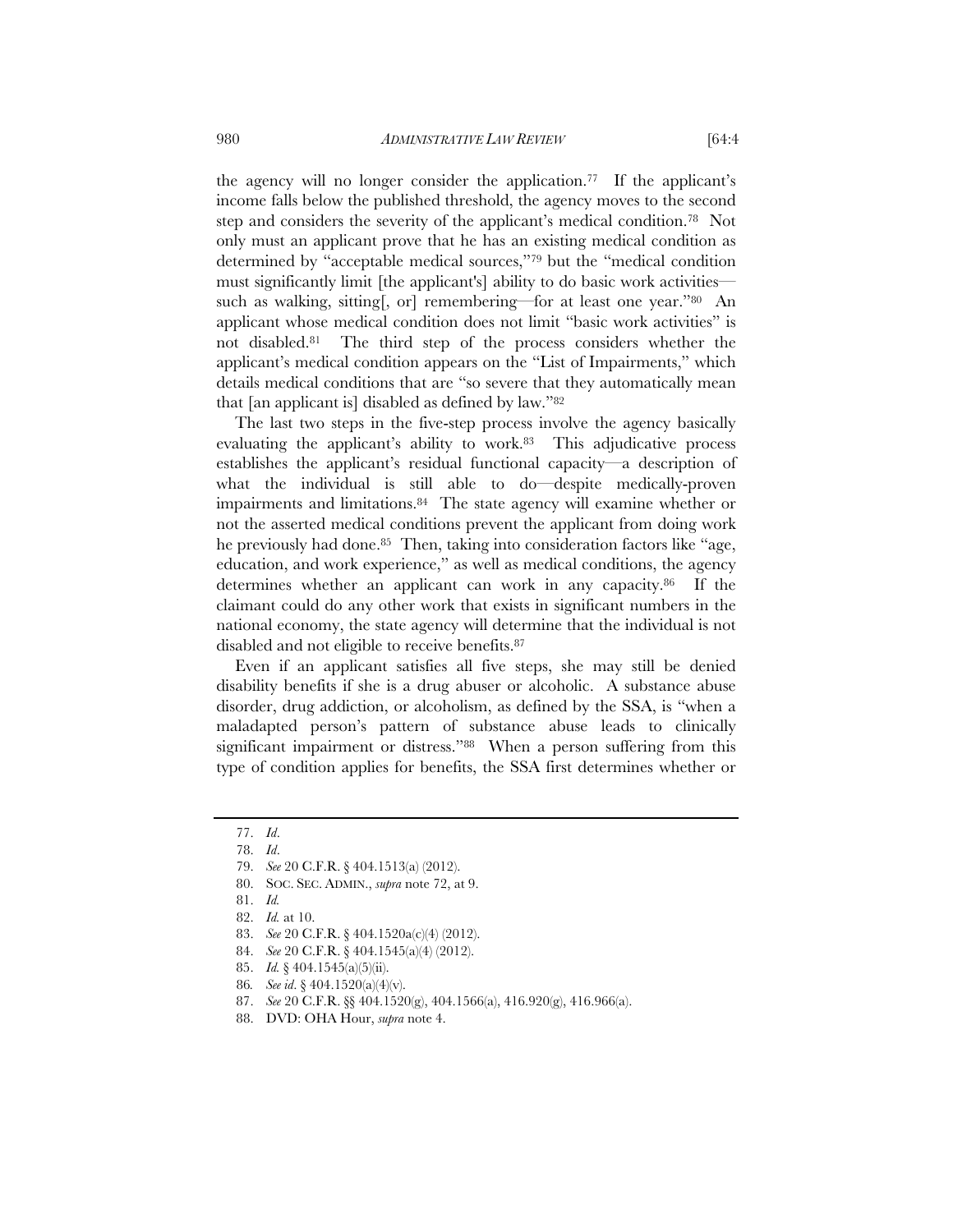not the applicant is disabled, given the totality of the circumstances.89 After the agency determines the applicant to be disabled, it may deny disability benefits to an applicant whose "drug addiction or alcoholism is a contributing factor material to the determination of disability."90

Whether the presiding ALJ grants benefits will depend on whether the applicant's substance abuse disorder is "material."91 Once the applicant is already determined to be disabled, the ALJ "will evaluate which of [the applicant's] current physical and mental limitations, upon which [the ALJ] based [the] disability determination, would remain if [the applicant] stopped using drugs or alcohol and then determine whether any or all of [the] remaining limitations would be disabling."<sup>92</sup> Specifically, the agency examines whether it would still find an applicant disabled if he stopped using drugs or alcohol.93 If the agency decides an applicant would not be disabled after drug or alcohol usage ceased, then the agency will find that the drug use or alcoholism is a "material contributing factor."94 When substance abuse is a material contributing factor, then the agency will deny benefits to an applicant despite the fact that he may not be able to properly function and maintain gainful employment. The only way that an addict or alcoholic may keep her benefits is "if the claimant would remain disabled if she stopped using alcohol or drugs."95

This process must be followed even if the claimant fails to mention, or outright denies, his substance abuse problem. A presiding ALJ must investigate and determine whether there is an existing abuse condition.96 Using available evidence such as medical records, physician notes, and evidence like repeated visits to the emergency room for intoxication, if an ALJ finds any indication that a substance abuse disorder exists, the ALJ must analyze and process the benefits adjudication under the contributing factor analysis.97 Under the current system, an applicant is legally deemed to have a substance abuse problem but is not offered any means to treat the problem, depriving the applicant, who may be seriously disabled by his

94. KUBITSCHEK & DUBIN, *supra* note 61, § 5:52.

97. *Id.*

 <sup>89.</sup> *Id*.

 <sup>90.</sup> *See* 20 C.F.R. §§ 416.935(a), 404.1535(a).

 <sup>91.</sup> *See id.* 

 <sup>92.</sup> *Id.* § 404.1535(b)(2).

 <sup>93.</sup> *See id.* §§ 416.935(b)(1), 404.1535(b)(1)–(2).

 <sup>95.</sup> *Id.* at 565.

 <sup>96.</sup> DVD: Office of Disability Adjudication and Review Training Video: Drug Addiction and Alcoholism [DAA] (SSA 2009) [hereinafter DVD: ODAR]. The training videos produced by the SSA, and referred to in this paper, were obtained though SSA FOIA Request AH5574, dated December 3, 2011, at 10:35:53 AM. SSA provided full, unredacted versions of both referenced videos.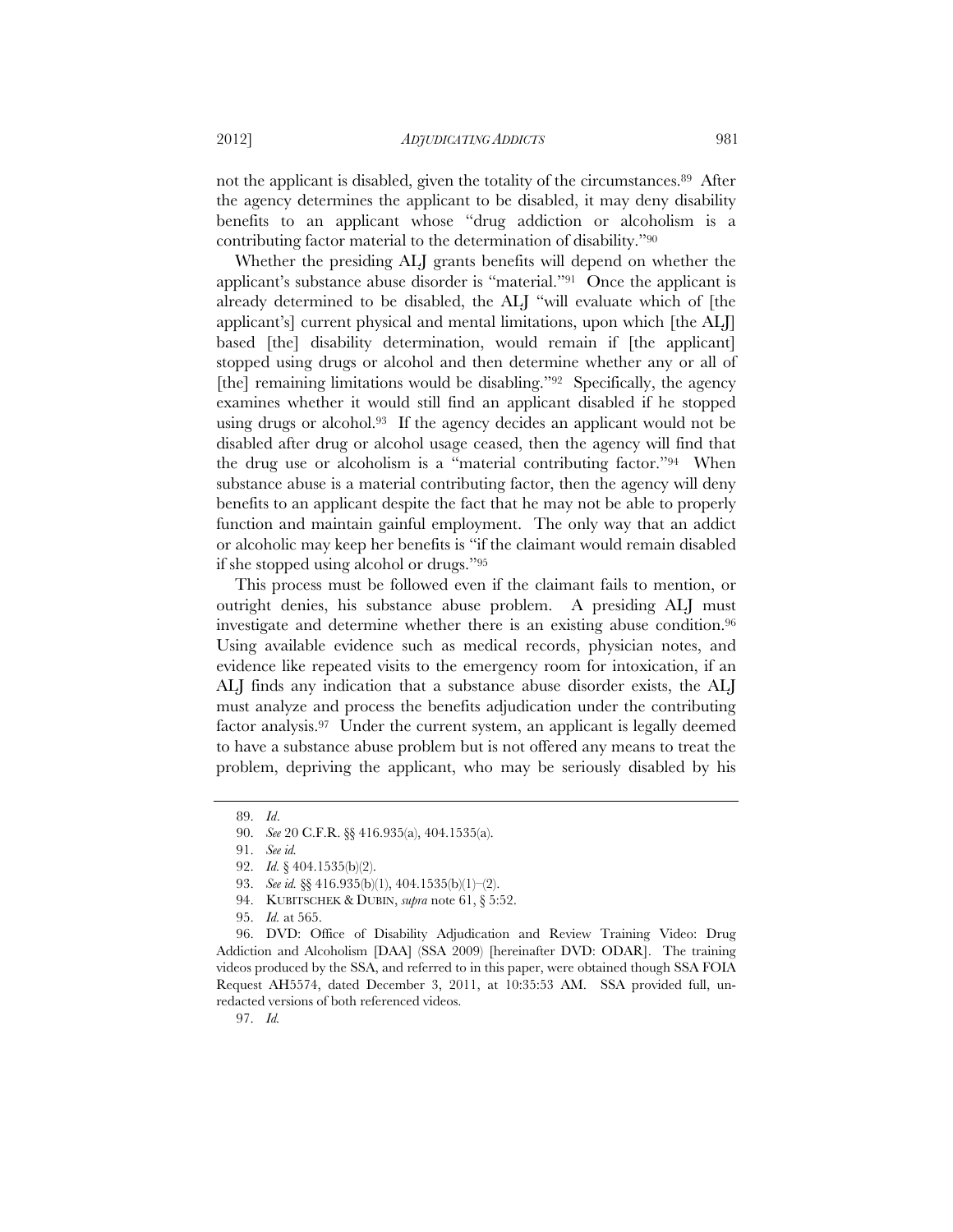condition, of the opportunity to return to the workforce.

To better illustrate, consider the following: an applicant who suffers from seizures and substance addiction "must first be found disabled considering all impairments, including DAA."98 Once an ALJ determines that the applicant is in fact disabled, the ALJ must then apply the contributing factor analysis to the case.99 If an applicant experienced seizures while using drugs, a judge could deem the applicant disabled. If those seizures would stop if the claimant stopped using drugs, the drugs would be found material to the seizures and the applicant would be found ineligible for benefits. If, however, the applicant's seizures continued regardless of whether or not he was using drugs, his seizures would be an independent basis for conferring social security benefits.

To conclude our discussion of the present system, the 1996 reforms currently in place prevent applicants with DAA from receiving treatment. Failing to meaningfully address drug and alcohol addiction will only further exacerbate mental and physical problems for the applicant. Additionally, this failure will encourage chronic filings with the SSA in the future and burden taxpayers with the cost of providing long-term benefits to the applicant who develops a more serious, perhaps irreversible, condition.100 Moreover, continued DAA will prevent any medical improvement that might enable the claimant to return to productive work.

In addition, current adjudication of cases involving drug and alcohol abuse is complicated by the fact that inconsistent, pre-1996 regulations still exist.101 Provisions within the current code were not removed to reflect the change in policy. The legal reforms state: "An individual shall not be considered to be disabled for purposes of this subchapter if alcoholism or drug addiction would (but for this subparagraph) be a contributing factor material to the Commissioner's determination that the individual is disabled."102 Provisions enacted before the newer reforms, namely § 404.1536, still remain in title twenty of the C.F.R. and suggest that substance abusers may receive benefits in the form of treatment.<sup>103</sup> These conflicting provisions not only confuse those participating in the adjudication of these claims, but also confuse the general public, which

 <sup>98.</sup> DVD: OHA Hour, *supra* note 4.

 <sup>99.</sup> *See* Stevenson, *supra* 36 at 192.

 <sup>100.</sup> Medicaid benefits may also be implicated. Before age sixty-five, an individual is eligible for free Medicare hospital insurance if he has been entitled to Social Security disability benefits for twenty-four months. SOC. SEC. ADMIN, SSA PUB NO. 05-10043, SOCIAL SECURITY: MEDICARE, at 6 (2012) *available at* http://www.ssa.gov/pubs/10043.pdf.

 <sup>101.</sup> *E.g.*, 20 C.F.R. § 404.1536–.1541; § 416.936–.941 (2012).

<sup>102</sup>*.* 42 U.S.C. § 423(d)(2)(C) (2006); *see* DVD, OHA Hour, *supra* note 4.

 <sup>103. 20</sup> C.F.R. § 404.1536.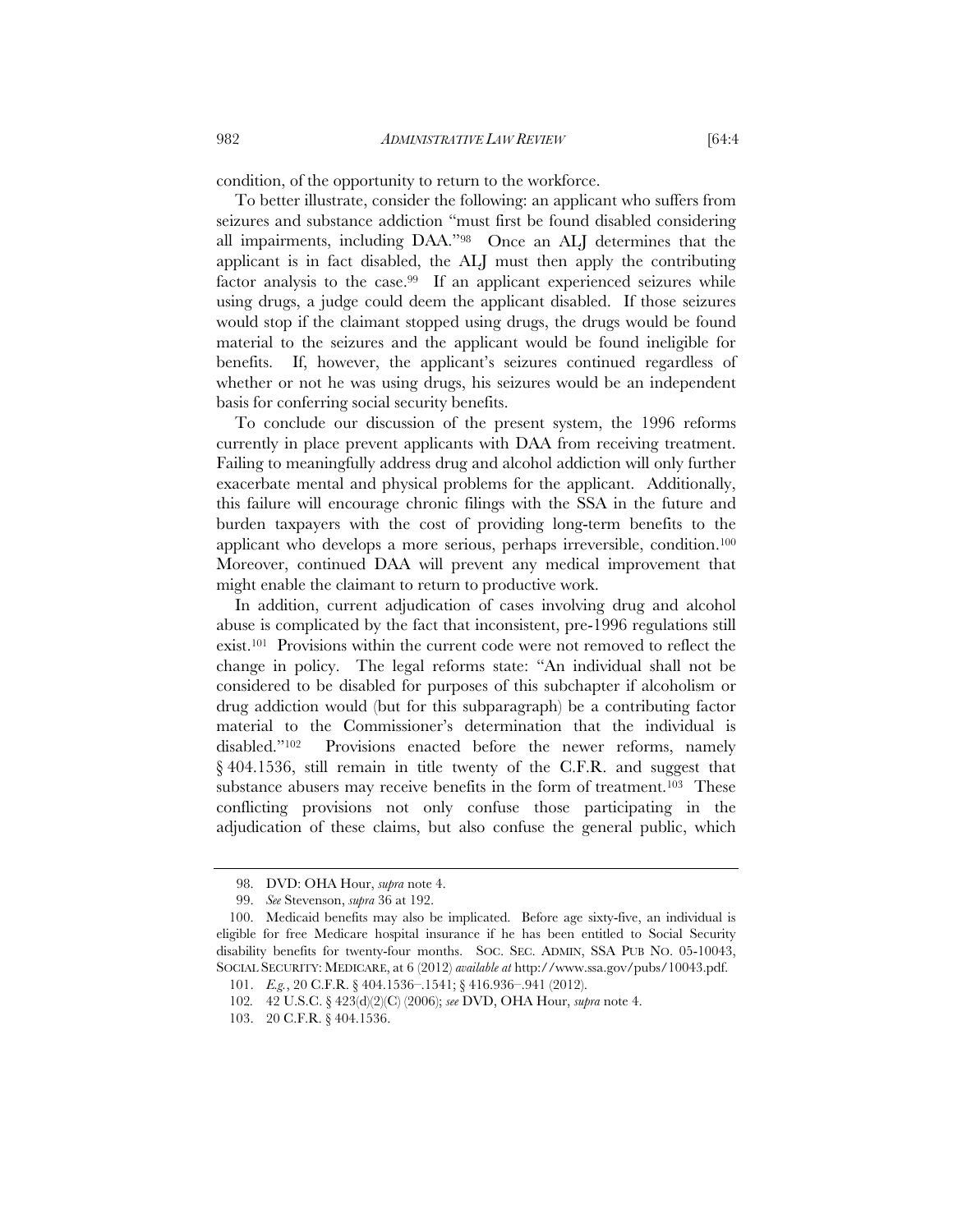relies on the C.F.R. to make regulations "accessible, consistent, written in plain language, and easy to understand."104

The C.F.R. was written for the general public to understand the benefits process, and the inclusion of inaccurate or outdated information misleads the public. In fact, it appears that even the SSA is confused about the applicability of 20 C.F.R. § 404.1563. In a training video produced to educate Social Security employees about the proper way to process applications containing substance abuse issues, viewers are told that "if a claimant is determined to be disabled and also found to have a [DAA] condition they must have a representative payee and the claimant must also receive appropriate [DAA] treatment."105

In summary, the SSA awards benefits to individuals with administratively determined substance abuse and addiction issues, but there is no requirement to address and rectify those issues for continuation of benefits. At the same time, other applicants who are administratively labeled as substance abusers and addicts are dismissed from the system without being provided access to services that could be used to restore their productivity as employees. While the reforms proposed in the following section could allow some claimants to use their benefits awards to subsidize DAA behavior,<sup>106</sup> they are preferable to the current system that conveniently ignores the substance abuse problems plaguing the nation. In the current system, if an addict suffers from an additional impairment that prevents employment, benefits are awarded without requiring the claimant to mitigate further mental and physical damage through a substance abuse program. If a claimant is an addict without other significant ailments, the individual is labeled as such, and is promptly turned out to fend for himself until the chronic addiction produces irreversible mental and physical damage that will qualify for the receipt of disability benefits. The economic efficiency, if not the sanity, of this approach must be questioned.

# IV. SUGGESTIONS FOR REFORM

As is evident, the current disability system does not address the needs of

 <sup>104.</sup> *See* Exec. Order No. 13,563, 76 Fed. Reg. 3821 (Jan. 21, 2011) (explaining the general goals of regulations); *see also Plain Language: It's the Law*, PLAINLANGUAGE.GOV, http://www.plainlanguage.gov/plLaw/index.cfm (last visited Nov. 30, 2012).

 <sup>105.</sup> DVD: ODAR, *supra* note 96.

 <sup>106.</sup> The approach recommended in this paper will not fully prevent disability payments from being utilized to purchase drugs or alcohol. The system reforms in the 1990s were subject to extensive legislative debate. *See* Stevenson, *supra* note 36, at 212 ("The legislative history is replete with anecdotes of purported system abuses, including 'junkies' who designate their suppliers as their 'representative payees,' and alcoholics who designate their local watering hole as the mailing address for their benefits checks.").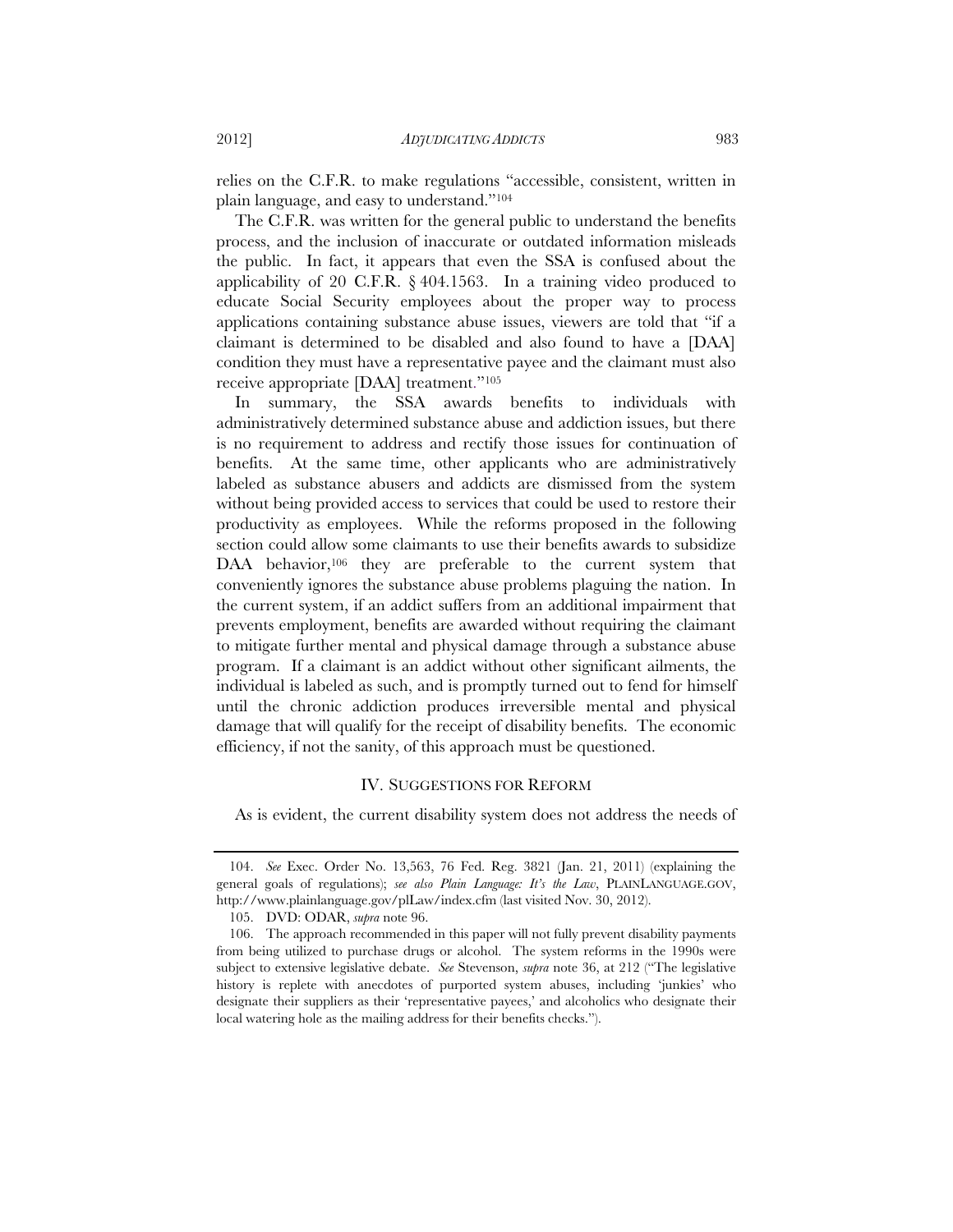respond to the treatment needs of individuals who are administratively labeled as addicts and substance abusers and, by doing so, generates economic inefficiency. Without assistance, these potential workers will probably not reintegrate into the labor force.107 Moreover, ignoring this disability now will deplete government revenues in the future because addicts will develop more serious health issues that require more benefits and medical care. To rehabilitate these persons and avoid this economic drain, the current Social Security disability benefits system must be altered.

The issue now becomes how the current system may be modified so as to better serve those labeled as substance abusers and addicts. Two possible approaches<sup>108</sup> address the current situation. Restituting 20 C.F.R. § 404.1536 is one possible method. If this former regulation was revived and accompanied by the appropriate procedures, the disability system

 <sup>107.</sup> *See* Dieter Henkel, *Unemployment and Substance Use: A Review of the Literature* (1990– 2010), 4 CURRENT DRUG ABUSE REVS. 4, 4 (2011), *available at* http://www.ncbi.nlm. nih.gov/pubmed/21466502 ("Problematic substance use increases the likelihood of unemployment and decreases the chance of finding and holding down a job.").

 <sup>108.</sup> Obviously, the potential list of solutions is expansive. However, this paper will focus on reforms related to the implementation or modification of 20 C.F.R. § 404.1536. While other solutions have been suggested, many are impractical. For example, the suggestion that the SSA add DAA as part of the grid analysis at 20 C.F.R. § 404.1569 and provide addicts with financial benefits is ineffective. *See* Stevenson, *supra* note 36, at 235. Using the grid analysis results in an automatic determination of benefit availability based on the categorization of an individual's standing. For instance, if a person is over a certain age, has limited education, and is found unable to engage in work that would require lifting more than ten pounds, the person automatically qualifies for benefits. If DAA is added as a factor that would automatically allow an individual to qualify for benefits, there will be several undesirable results. First, the grid prevents the adjudicator from looking at the person as an individual, but instead removes discretion from the adjudicator and forces her to classify that person under a pre-determined standard. This is incompatible with the complex nature of a DAA analysis where classification is not objectively quantified or precisely measured. Successful classification and treatment of DAA requires an individualized approach that considers the person holistically. Second, this system would encourage addictive behaviors and would prevent individuals from seeking treatment for rehabilitation and recovery. Often, individuals wait over a year from their state agency denial of benefits until their inperson hearing before an ALJ. The motivation to obtain financial Social Security disability benefits is influential. During this time, applicants are often wary of seeking employment opportunities or engaging in behaviors that would jeopardize their appeal. Adding DAA to the grid would cause those who are aware of their need for substance abuse treatment to avoid engaging in treatment until after their scheduled hearing. While it may be possible to develop another grid for the determination that a person is "DAA Relevant Despite Being Otherwise Disabled" and thus qualifies for addiction treatment, this approach would still oversimplify the subtlety of the determination that an individual is a substance abuser. Therefore, the holistic evidentiary approach proffered in this paper is superior to the development of such a grid analysis.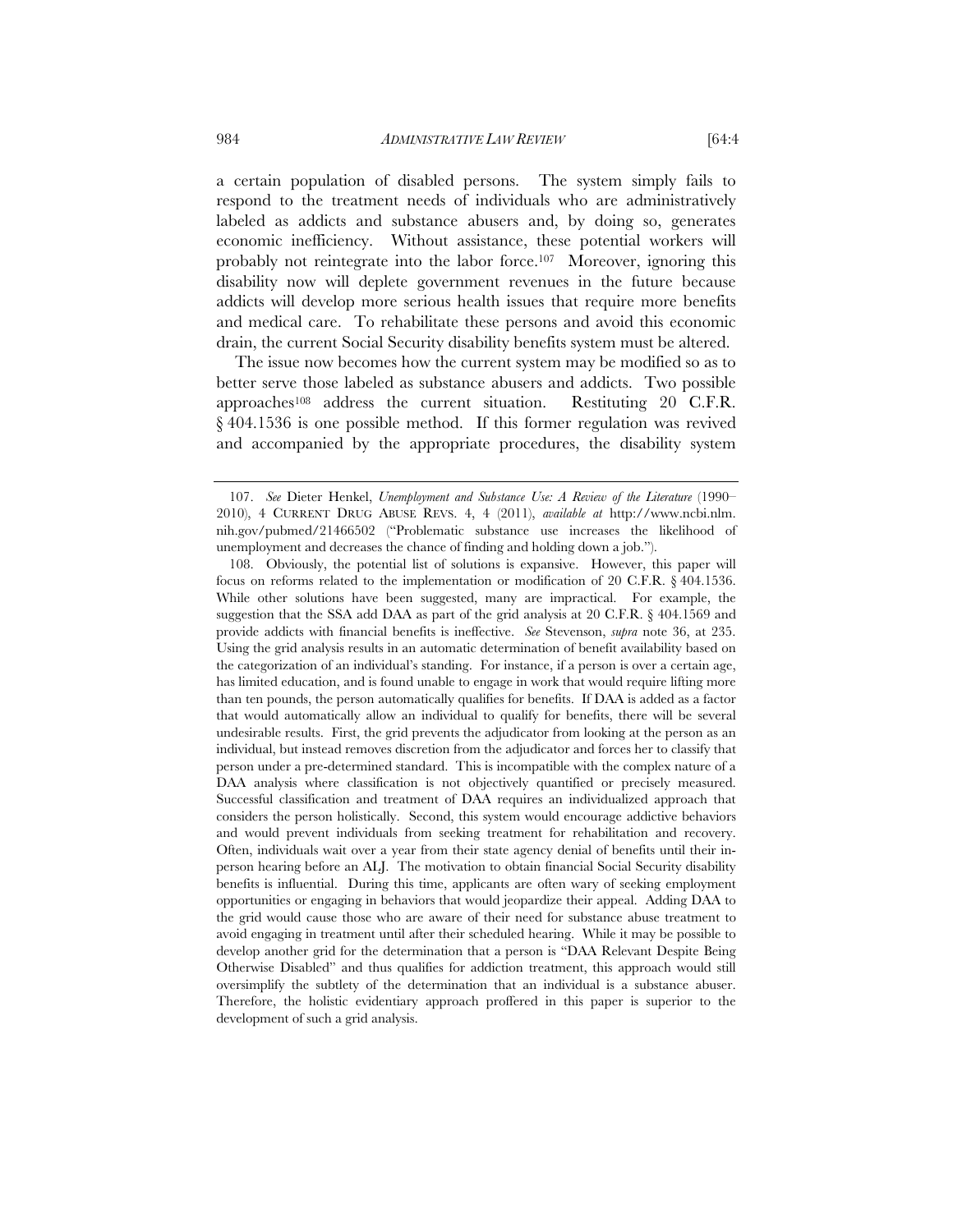could more effectively address drug addiction and abuse. In such a system, agency procedures would instruct SSA ALJs to cease to distribute benefits when the recipient fails to comply with a designated rehabilitation or treatment program. These procedures would not only promote rehabilitation but would also avoid squandering government funds on a non-compliant recipient. However, as addressed below, this approach has significant shortcomings.

Alternatively, SSA could adopt a § 404.1536-type system that does not award benefits but provides the claimant with resources for drug and alcohol rehabilitation and job training. To be eligible for this federally established program, the claimant would go through the established application process for disability benefits and be classified as "DAA Material." Such an individual would not be considered disabled *but for* their addiction. This addiction would prevent the individual from being employed, and the claimant would therefore be considered a "DAA Material" claimant. The § 404.1536-type reform would also address individuals who were awarded benefits based on other ailments, despite evidence of substance abuse. These individuals would be required to participate in a substance abuse treatment program to continue receipt of financial disability benefits.

It is essential to understand how the system worked under 20 C.F.R. § 404.1536 before addressing the respective benefits and drawbacks of each of the aforementioned options. Section 404.1536, originally promulgated in 1995, provided that if the SSA determined that an applicant's addiction was "material to the determination of disability," the applicant was required to "avail [herself] of appropriate treatment . . . at an institution or facility approved by" the agency.<sup>109</sup> Revocation of benefits occurred when an applicant "did not comply with the terms, conditions and requirements of the treatment which has been made available," or when the applicant failed to avail himself of treatment after he had been notified that such treatment was available.110

The wholesale reimplementation of 20 C.F.R. § 404.1536 is not a sensible approach to today's problem. It is difficult to persuade the political electorate that providing a stream of income to an acknowledged substance abuse addict is sound public policy. Taxpayers will find the premise distasteful and support for such a policy is likely to serve as fodder for negative political ad campaigns. In addition, suggesting a return to past precedent is "unlikely to be popular politically, as this will intuitively strike voters as regressive. From a purely pragmatic standpoint, advocates will be

 <sup>109.</sup> *See* 20 C.F.R. § 404.1536(a) (2012).

 <sup>110.</sup> *See id.* § 404.1536(a)(1)–(2).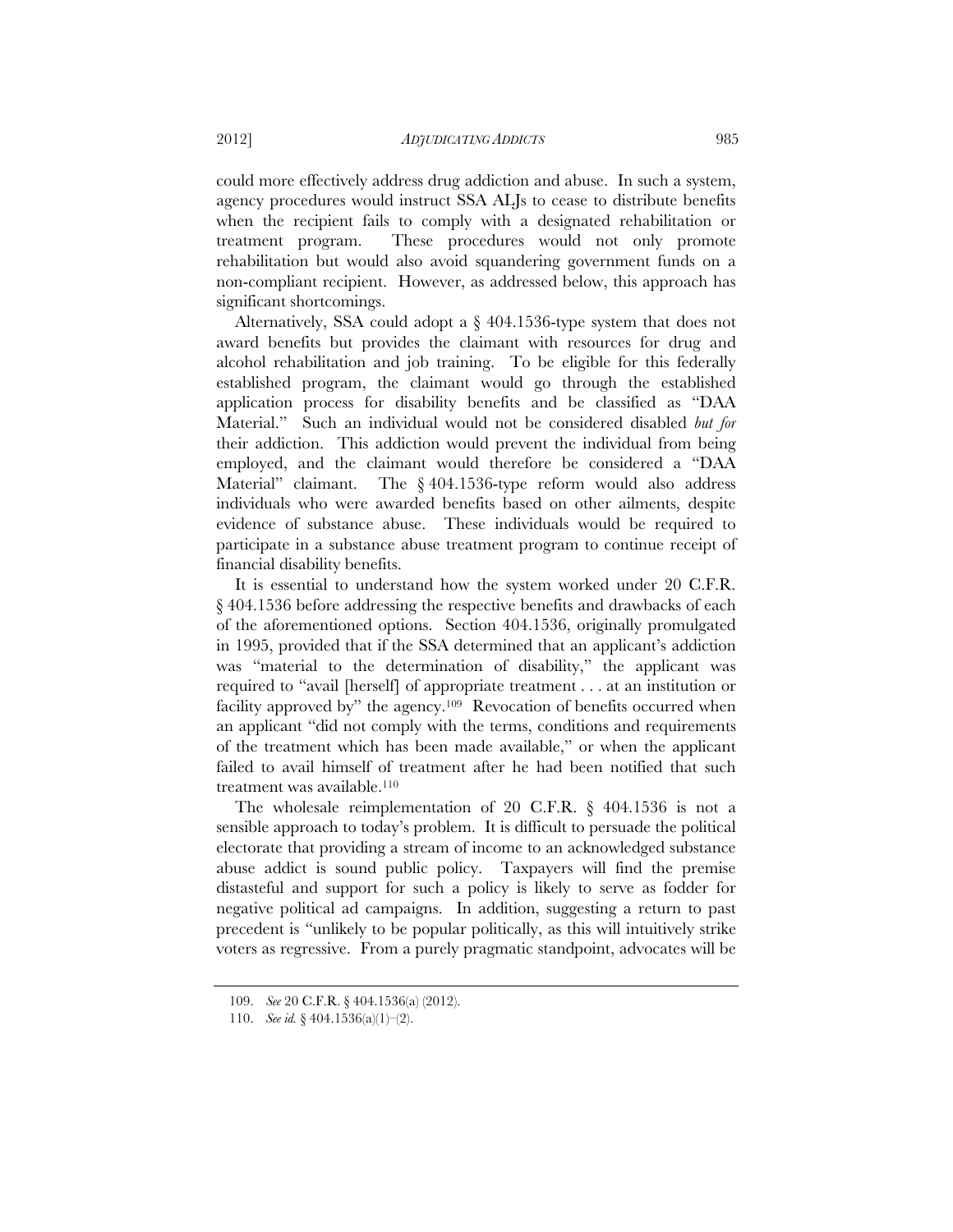more effective originating something 'new' to achieve the same purpose."<sup>111</sup>

The administrative cost of monitoring rehabilitation compliance and terminating benefits would be burdensome and expensive. This termination procedure may become so cumbersome to execute that the SSA may essentially just overlook and underutilize it. In the best case scenario, it would still take a significant amount of time to determine if a claimant has not complied with treatment and to process the appropriate paperwork to discontinue benefits. This would allow individuals classified as substance abusers to continue to receive benefits without engaging in substance abuse treatment.

Furthermore, providing financial disability benefits to claimants while requiring participation in substance abuse treatment would likely flood rehabilitation programs with individuals who are not fully committed to successfully treating their addictions. These individuals would attend only as necessary to continue receiving disability payments. As successful program completion would result in elimination of benefits, the individual is motivated to attend and participate only enough to avoid benefits termination. A claimant would be financially incentivized to extend the treatment as long as possible by intentionally relapsing into substance use or by showcasing an inability to maintain sobriety in the absence of continued treatment. For these reasons, it is unwise and unwarranted to return wholesale to the historic use of 20 C.F.R. § 404.1536.

However, a modified version of this system could potentially stem the rising number of substance abusers and efficiently preserve limited government resources. Therefore, 20 C.F.R. § 404.1536 should be reexamined and adopted, but with the accompanying provisions.

First, the modified regulation must provide an ALJ with the authority to both provide a claimant identified as "DAA Material" with access to a federally funded drug and alcohol treatment program and prevent the award of accompanying financial benefits. This access to treatment would provide an opportunity for the claimant to obtain services but would not mandate that the claimant participate in a substance abuse program. By eliminating the financial payment incentive for those classified as DAA Material, only the individuals committed to recovery will choose to utilize the rehabilitation benefits they have been awarded. This will direct federal funding only to individuals who are motivated to cease substance abuse.

The program would primarily address the medical and psychological needs of an individual seeking to cease the use of drugs, alcohol, or both. The program's goal will be to provide the individual with the skills necessary to maintain a lifestyle of complete abstinence from these

 <sup>111.</sup> Stevenson, *supra* note 36, at 232–33.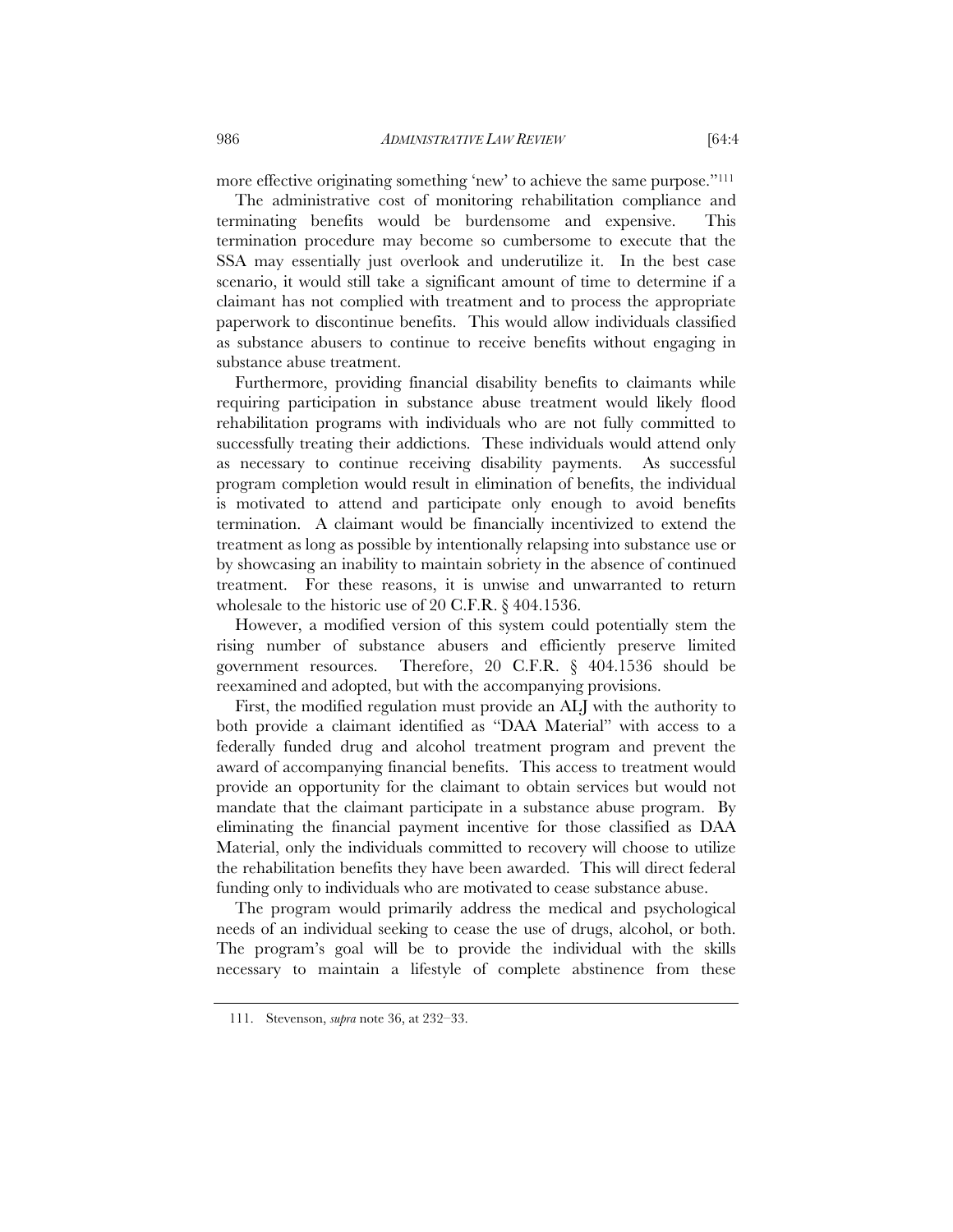substances. Once the initial phase of the program is complete and abstinence is obtained, it would also be appropriate to introduce job or vocational training as part of this rehabilitation process during the second phase of the treatment, in which the abstinent lifestyle is stabilized and the individual receives appropriate counseling and training. The specific requirements or attributes of this rehabilitation program are beyond the scope of this paper, but it is sufficient to state that the rehabilitation goals for this program include abstinence from substance abuse and stabilization of the newly sober lifestyle, including appropriate vocational training.

Next, ALJs should be provided with a new regulatory category: "DAA Relevant Despite Being Otherwise Disabled." Based on the individual situation, an ALJ should be vested with the authority to require addiction treatment services for individuals receiving disability benefits when evidence establishes an active addiction. New regulations should require rehabilitation as a prerequisite to continuation of disability benefits. Requiring rehabilitation would decrease the costs associated with additional medical issues related to ongoing abuse. Additionally, it could potentially enable a benefit recipient to return to the workforce if other medical issues improve as a result of treatment. Lastly, this system would further provide some accountability for payment of disability benefits.

The requirement of rehabilitation would differ in philosophy from the offer of substance abuse treatment provided to individuals classified as DAA Material. While the DAA Material claimant is denied financial disability benefits, he is offered the opportunity to access substance abuse rehabilitation services on a voluntary basis. As articulated earlier, this will funnel services to individuals who are motivated to cease substance abuse and will not waste resources on individuals disinterested in this type of lifestyle change. This approach preserves government resources and also coincides with an individual's desire to choose if and when to pursue substance abuse treatment.

However, when a claimant receives the requested financial benefits from a disability determination, the government has a vested interest in ensuring that the benefits will be well-managed, that the individual is not engaging in illegal behavior, and that the individual now designated as a substance abuser is responsibly addressing the issue. It may be argued that mandated treatment will not be as effective as voluntary treatment. However, by analogy, the criminal justice system has shown that mandated treatment can be beneficial:

Often, the criminal justice system can apply legal pressure to encourage offenders to participate in drug abuse treatment; or treatment can be mandated through a drug court or as a condition of pretrial release, probation, or parole. A large percentage of those admitted to drug abuse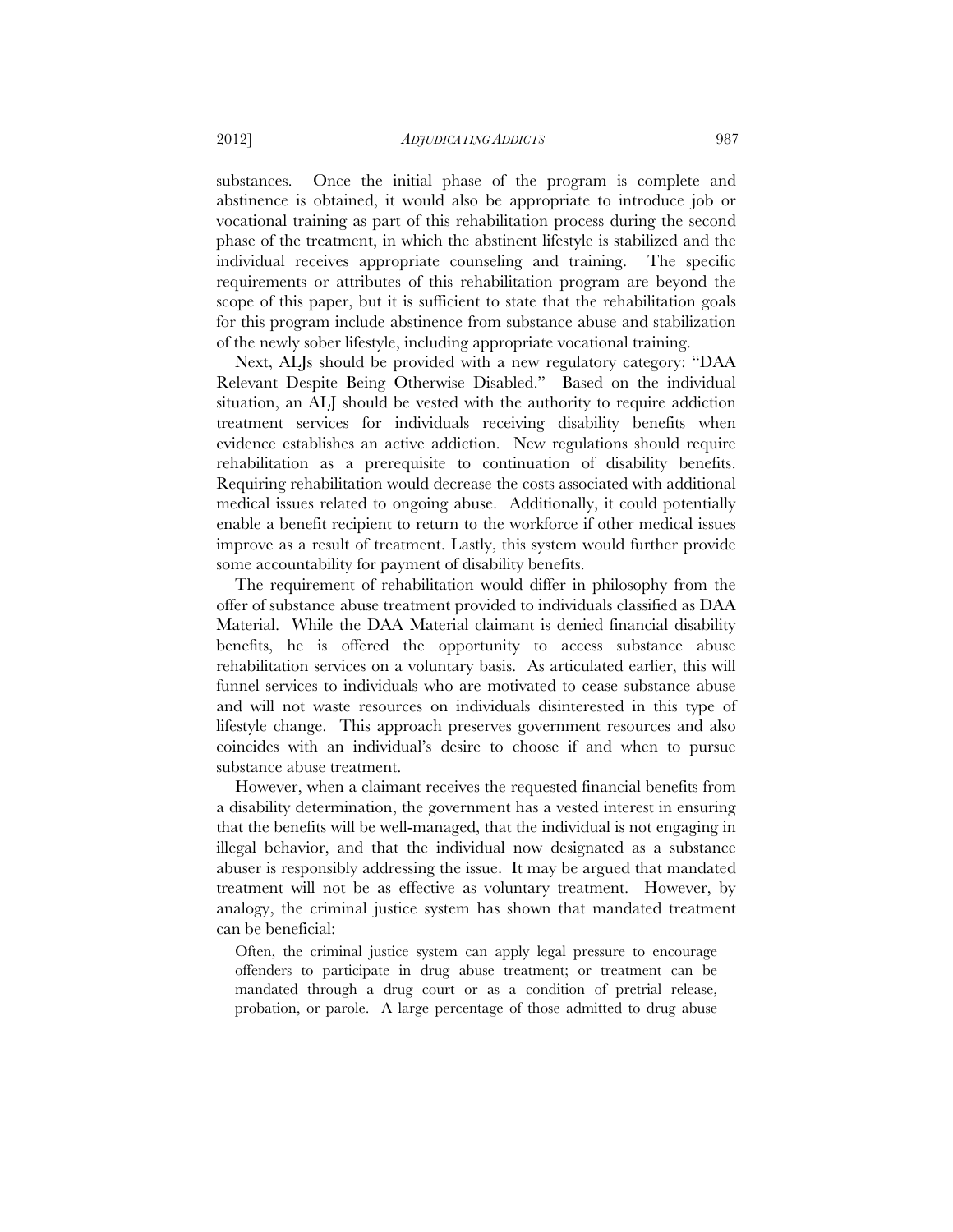treatment cite legal pressure as an important reason for seeking treatment. Most studies suggest that outcomes for those who are legally pressured to enter treatment are as good as or better than outcomes for those who entered treatment without legal pressure. Individuals under legal pressure also tend to have higher attendance rates and remain in treatment for longer periods, which can also have a positive impact on treatment outcomes.<sup>112</sup>

There will be a discrepancy in treating addicts: DAA Material addicts will be offered substance abuse treatment, and DAA Relevant Despite Being Otherwise Disabled claimants will be mandated to participate in such treatment. However, the distinction is rationally based on the government's interests in a claimant's sobriety as benefits are paid from public funds.113 Discussed above, these interests support the need for mandated treatment, even if success rates are higher among the voluntary DAA Material participants.

If the SSA adopted such a system, there would need to be some guidance concerning requirements for finding a claimant DAA Relevant Despite Being Otherwise Disabled. A myriad of issues could be considered when establishing a standard for determining that a claimant falls into this category. However, the threshold determination must be clear and easy to establish.

A number of relevant factors were considered in the early 1990s to establish if alcoholism or addiction was voluntary or involuntary. While a similar approach would not be appropriate in this case, as the voluntary or involuntary nature of a person's consumption should be irrelevant in the determination of public policy, the types of evidence under review would be similar. The standards proffered in the voluntary/involuntary analysis provide a starting point for determining if a person should be classified as DAA Relevant Despite Being Otherwise Disabled. The adjudicator should be able to consider job-attendance issues, alcohol-related arrests, patterns of attempted treatment, continued drinking while on disulfiram114, parole violations, frequency of intoxication, withdrawal symptoms, increased

 <sup>112.</sup> *Principles*, *supra* note 3.

<sup>113.</sup> *See* United States v. Am. Library Ass'n, Inc., 539 U.S. 194, 203 (2003) (citing South Dakota v*.* Dole, 483 U.S. 203, 206 (1987)) ("Congress has wide latitude to attach conditions to the receipt of federal assistance in order to further its policy objectives.")).

 <sup>114.</sup> Disulfiram, also known as Antabuse, is used to treat chronic alcoholism. The drug: [C]auses unpleasant effects when even small amounts of alcohol are consumed. These effects include flushing of the face, headache, nausea, vomiting, chest pain, weakness, blurred vision, mental confusion, sweating, choking, breathing difficulty, and anxiety. These effects begin about ten minutes after alcohol enters the body and last for one hour or more. Disulfiram is not a cure for alcoholism, but discourages drinking.

*See Disulfiram*, U.S. NAT'L LIBRARY OF MED., http://www.ncbi.nlm.nih.gov/ pubmedhealth/PMH0000726/ (last updated Feb. 11, 2012).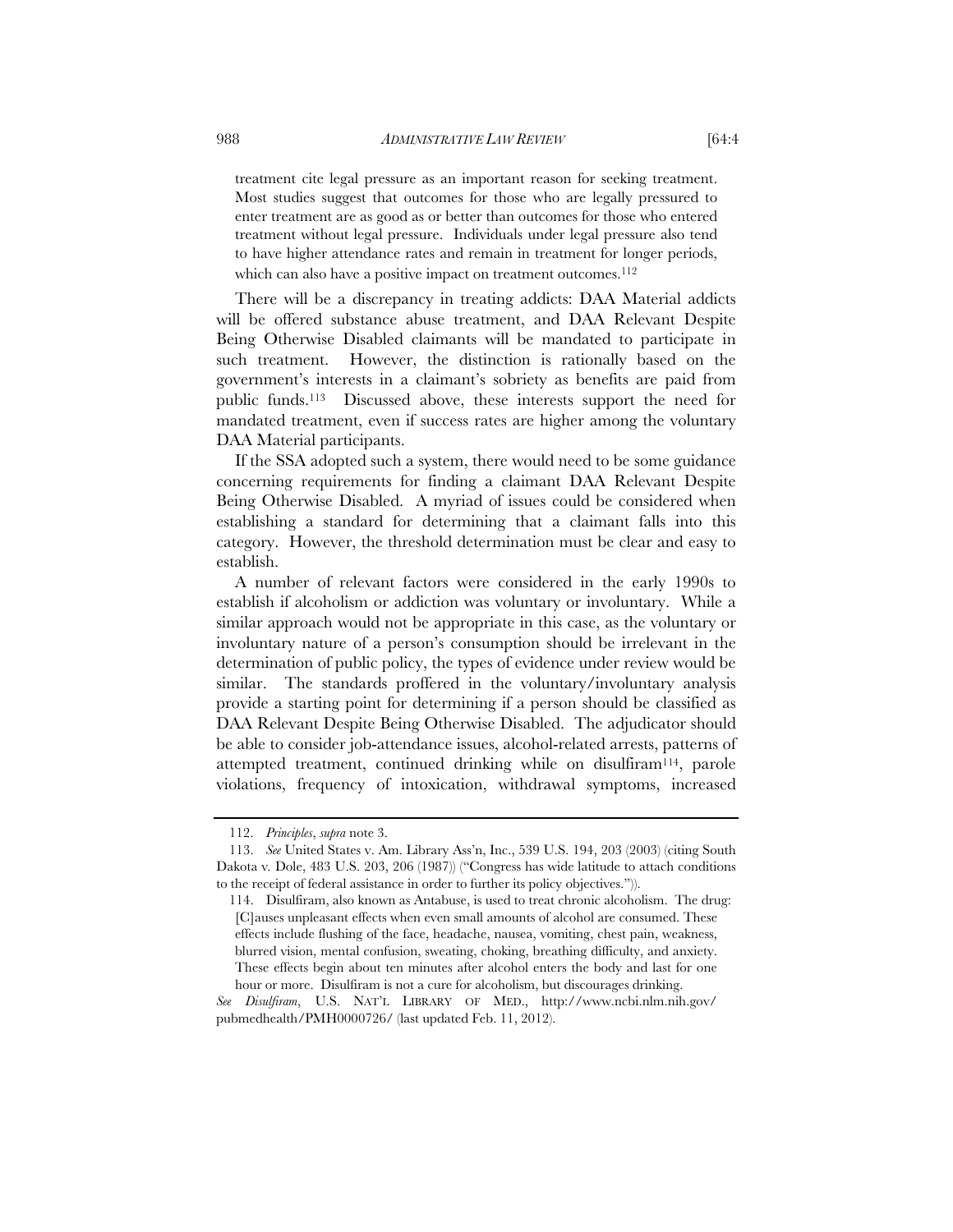tolerance for the abused substance, and evidence of end organ damage, such as alcoholic neuropathy, alcohol withdrawal seizures, and other related conditions.115 This is not an exhaustive list of factors establishing that a person has a relevant substance abuse problem despite being otherwise disabled, but such factors are appropriate for consideration.

Other evidence that could be used to administratively determine the existence of a substance abuse problem includes statements from the claimant or other witnesses at a hearing. While such statements need to be "treated cautiously" because individuals tend to deny substance abuse problems,116 an admission would support a finding of DAA Relevant Despite Being Otherwise Disabled. This would be akin to a "statement against interest"117 in that the claimant would not willingly admit use of illegal substances or excessive use of alcohol unless such a statement was true. Such an admission mandates a DAA analysis that could possibly result in a DAA Material finding and a denial of financial disability benefits. Therefore, if the claimant makes such a statement at a hearing, it is likely to be true as it is an admission against interest. Likewise, as the witnesses testifying at a disability hearing are chosen by the claimant and his representative, the statement against interest theory is equally applicable.

It would also be prudent to consider medical records when determining if a person is DAA Relevant Despite Being Otherwise Disabled. When evaluating a claimant, a statement from a medical care professional that a claimant is unable to prudently manage funds because of a substance abuse issue would be relevant. Such an evaluation would demonstrate an impact on daily functioning that directly correlates to the substance abuse, indicating a need for treatment. It is also prudent to consider statements from a medical professional notifying the claimant that the claimant will suffer physical or psychological complications if substance use continues, followed by evidence of continued use. Statements from a medical professional showing that the claimant has continued substance abuse, regardless of its negative impact on his health, would support the need for substance abuse treatment. Likewise, the medical record may plainly contain a diagnosis of "alcoholism," "drug abuse," or "drug addiction." Medical records should be used as conclusive evidence that substance abuse treatment is warranted for a claimant receiving disability benefits.

The adjudicator should be vested with the authority to use any record evidence available to logically support her conclusion classifying an

 <sup>115.</sup> *See* Farris, *supra* note 31, at 43–44.

 <sup>116.</sup> *See id.* at 44.

 <sup>117.</sup> *See* FED. R. EVID. 804(b)(3).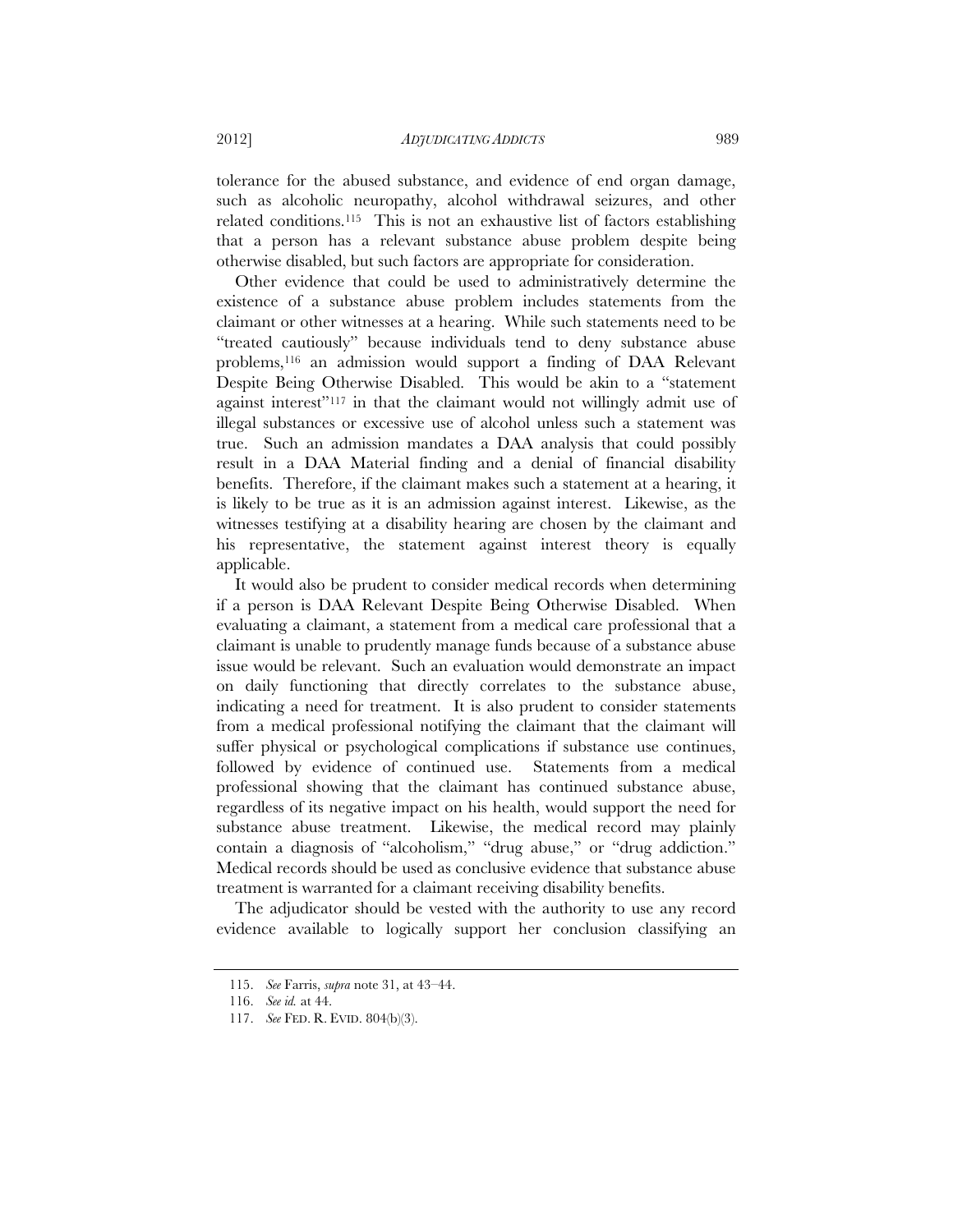individual as DAA Relevant Despite Being Otherwise Disabled and mandated to treatment. The adjudicator should be required to support this finding with a citation to the relevant evidence. However, the required legal analysis should be simple and the evidentiary threshold should be low.

The supported analysis should require only a citation to a claimant's admission of addiction or abuse, a medically acceptable source's diagnosis of abuse or addiction, *or* a brief explanation of the evidentiary rationale that led the adjudicator to the conclusion that the claimant is DAA Relevant Despite Being Otherwise Disabled.

A more detailed requirement would be counterproductive for two reasons: First, clarity and simplicity prevent confusion and avoid grounds for appeal. A simple and clear analysis will decrease administrative costs and support the finality and reliability of issued decisions. Second, a complicated analysis would create a burden of proof on the adjudicator that would be so high that the analysis would likely be avoided whenever possible. The production requirements within the disability adjudication system are already high, and a complicated evidentiary analysis represents additional work that would be sidestepped. An overly complicated analysis would potentially result in finding that substance abuse does not impact a claimant, even if the evidence suggests otherwise. Overall, a high standard of proof is not necessary, as mandated substance abuse treatment should be considered a provision of needed services, rather than a punishment.

If an individual classified as DAA Relevant Despite Being Otherwise Disabled fails to appropriately participate in substance abuse treatment, it would be necessary to terminate benefits. As discussed above, termination procedures are fraught with administrative challenges, and there is no persuasive public policy that merits this type of cost and effort for individuals who would not otherwise receive financial disability benefits because they are classified as DAA Material. However, in cases where a substance abuser is determined to be disabled based on another unrelated ailment, implementing this monitoring and termination procedure would motivate recipients to continue participation in their required substance abuse treatment program. Even if benefit termination procedures were not swiftly administered, the potential for loss of benefits would still exist and could prompt compliance with substance abuse program requirements.

In determining if a DAA Relevant Despite Being Otherwise Disabled claimant is appropriately participating in substance abuse treatment, the adjudicator must consider the availability of the treatment program and the claimant's participation effort. A treatment program would be considered "available" if the government has notified the claimant of the program's location and schedule and has allocated appropriate resources to allow the claimant to be seated in such a program. Once such notice has been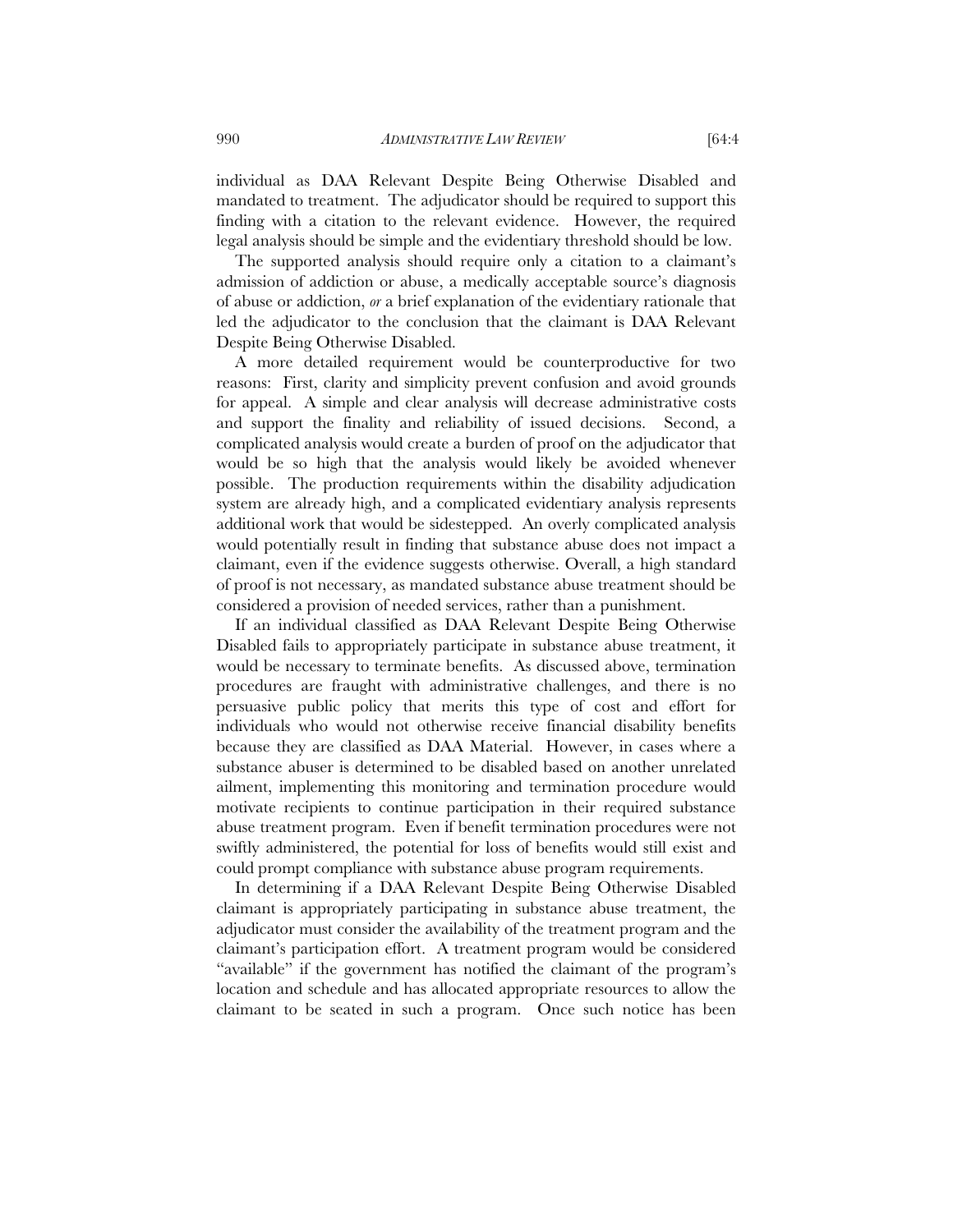provided, the claimant could refute a finding of "program availability" only by obtaining a substantiated statement from a treating medically acceptable source<sup>118</sup> that the claimant's other medically determinable ailments prevent participation in the particular program offered by the government.

The claimant's appropriate participation in a substance abuse program would also be considered during a benefits termination decision. Evidence of participation would be garnered from the records kept by the treating facility. Also, the adjudicator would give substantial weight to any determination that the claimant is being dismissed from the program due to noncompliance with treatment. In addition, medical opinions from acceptable sources<sup>119</sup> will be considered, and records showing anything other than complete abstinence from the substance of abuse will be given weight in the termination decision. This evidence may be in the form of blood or urine test results, observations relating to continued use garnered from examination of the claimant, or admissions from the claimant during treatment. Other evidence may also be considered as appropriate, such as arrest records for public intoxication, driving under the influence, or possession of illegal drugs or drug paraphernalia.

The modification and implementation of 20 C.F.R. § 404.1536 may be an effective tool in America's "War on Drugs." As outlined above, a program that affords treatment options may allow substance abusers an opportunity to attain sobriety. This could potentially return individuals to the workforce and prevent costs associated with awarding these individuals lifetime disability benefits when their addiction issues culminate in irreversible physical or psychological damage. At the very least, Congress and the SSA should seek to remove the C.F.R. provisions that are no longer in effect because inaccuracies contradict the purpose of plain language conventions and confuse the public.<sup>120</sup> This clarification would not address the needs of claimants with substance abuse issues, but it might help decrease the "errors in the adjudication of drug addiction, and alcoholism [that] continue to be noted by peer review study, appeals counsel, and the federal courts."121

 <sup>118. 20</sup> C.F.R. § 404.1527(c)(2) (2012).

 <sup>119.</sup> *Id.* §§ 404.1527(a)(2), .1513(a).

 <sup>120.</sup> *See* Exec. Order No. 13,563, 76 Fed. Reg. 3821 (Jan. 21, 2011). Under the current system, 20 CFR § 404.1536 through § 404.1541 and § 416.936 through § 416.941 remain in the Code of Federal Regulations as a vestige of the programs that were eliminated in 1996. Their enduring presence in the Code confuses individuals trying to understand how disability benefits are administered and reflects the unfinished nature of Social Security's stumbling attempt to address this serious problem.

 <sup>121.</sup> DVD: OHA Hour, *supra* note 4.